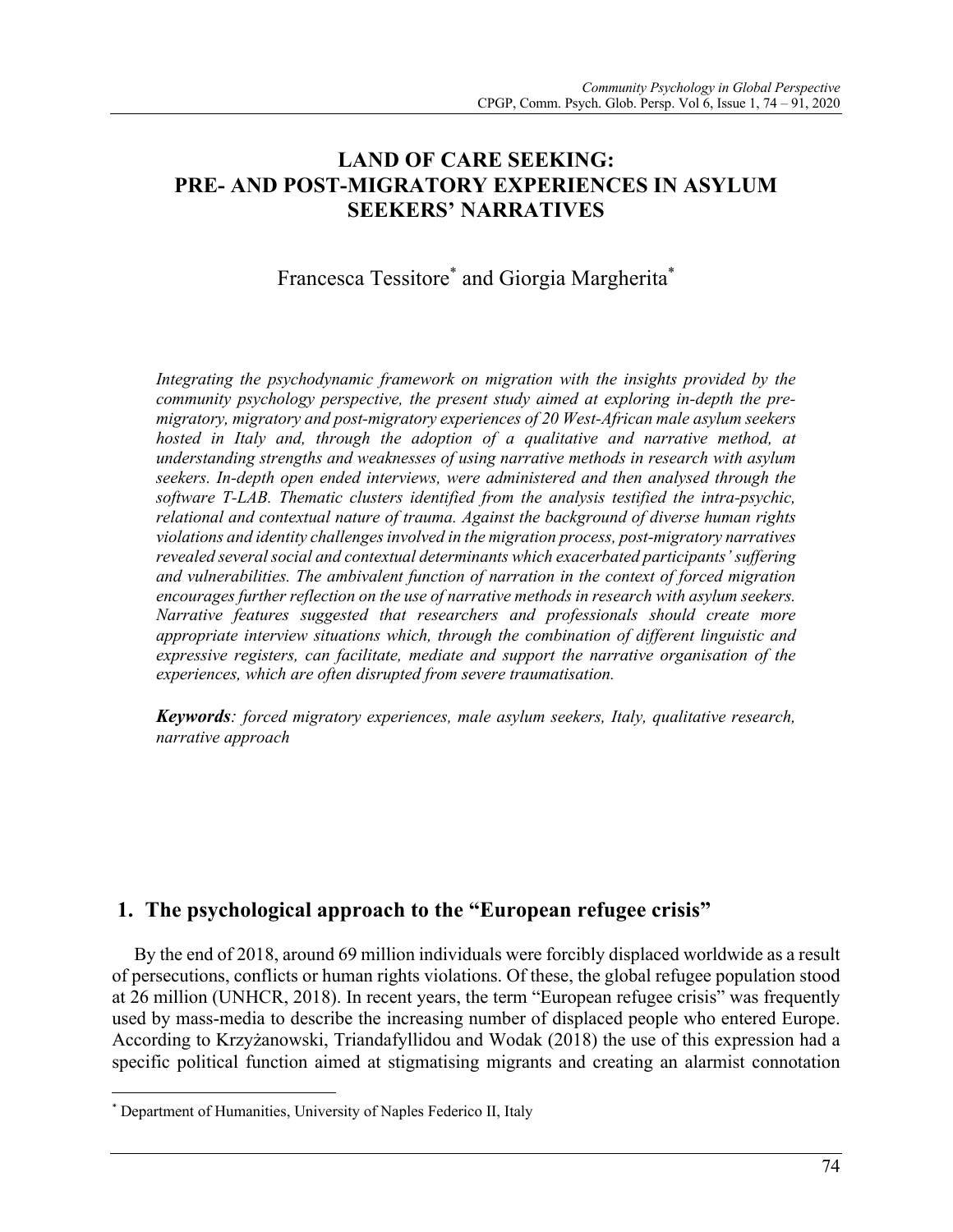around the refugee discourse. Other scholars (D'Angelo, 2019; Gabrielli, 2017; Dinan, Nugent, & Paterson, 2017) have also highlighted that the description of the recent migration flows as a "crisis", in reality, rather than reflecting the exceptional nature of arrivals, describes the consequences these arrivals have had on EU Member States, as they were called to task over their inadequate handling of this situation. From our point of view, the use of the term "crisis" also highlights and transmits the sense of a wider affective, emotional and identity turmoil prompted by the contact with the foreigner Other and his/her suffering on individual, social as well as community levels. Without doubt, the huge numbers involved in the latest migratory flows worldwide, combined with a global governmental response of closure towards refugees, has made for a significant humanitarian emergency, which has transformed the present-day forced migration phenomenon into a social, political and psychological priority that needs to be addressed through multilevel strategies and actions.

From a psychological point of view, our approach to the study of forced migration focuses on the migrants themselves and their subjective and unique experience, as well as on the wider process of forced migration. This is because we recognise that the phenomenon of forced migration has individual, relational, socio-political and contextual dimensions that constantly interact and dialogue with each other.

As shown in a previous review (Tessitore & Margherita, 2017), psychological research among refugees and asylum seekers, on an international as well as national level, has developed in two main and distinct directions. The first takes a clinical and diagnostic perspective, focusing on the trauma experienced during migration and its effect on people's mental health. The second takes a psychosocial and community perspective, and investigates the role played by different postmigration factors and how they affect refugees' resettlement and well-being. More specifically, studies in the first stream evidenced that asylum seekers and refugees were at a higher risk of developing post-traumatic syndromes and other psychopathological disorders because of their exposure to traumatic events during the migration process (Belz, Belz, Özkan, & Graef-Calliess, 2017; Crepet et al., 2017; Giacco, Laxhman, & Priebe, 2017). A small percentage of these studies focused on protective factors, especially on the construct of resilience, revealing that forced migrants are better able to deal with a range of challenges after coping with the complexities and trauma of displacement compared to non-forced migrants (Simich & Andermann, 2014; Arnetz, Rofa, Arnetz, Ventimiglia, & Jamil, 2013). The psychosocial and community stream of research, on the other hand, recognises that the adverse effects of trauma are also compounded by different post-migration and psychosocial stress factors, such as lack of meaningful social roles, poverty, discrimination, isolation and barriers in access to health care services (Li, Liddell, & Nickerson, 2016; Carswell, Blackburn, & Barker, 2011). Several studies also highlighted that long asylum procedures have a negative impact on asylum seekers' quality of life and well-being (Laban, Komproe, Gernaat, & de Jong, 2008; Ryan, Benson, & Dooley, 2008), whereas high levels of perceived social and community support positively influence people's mental health status (Beiser & Hou, 2017). Community psychology studies are also central to understanding how forced and non-forced migrants and the members of their host communities develop a shared sense of community and membership (D'angelo, Corvino, De Leo, & Martín, 2019; Mannarini, Talò, Mezzi, & Procentese, 2018; Buckingham et al., 2018). In line with this, various authors have recently extended their analysis of the role acculturation plays in the process of adjustment to new cultures from migration to forced migration (Nakash, Nagar, Shoshani, & Lurie, 2015; Phillimore, 2011). Among others, differences between the two directions that the research has taken, as described above, also regards the methodological approach. In clinical and diagnostic research, we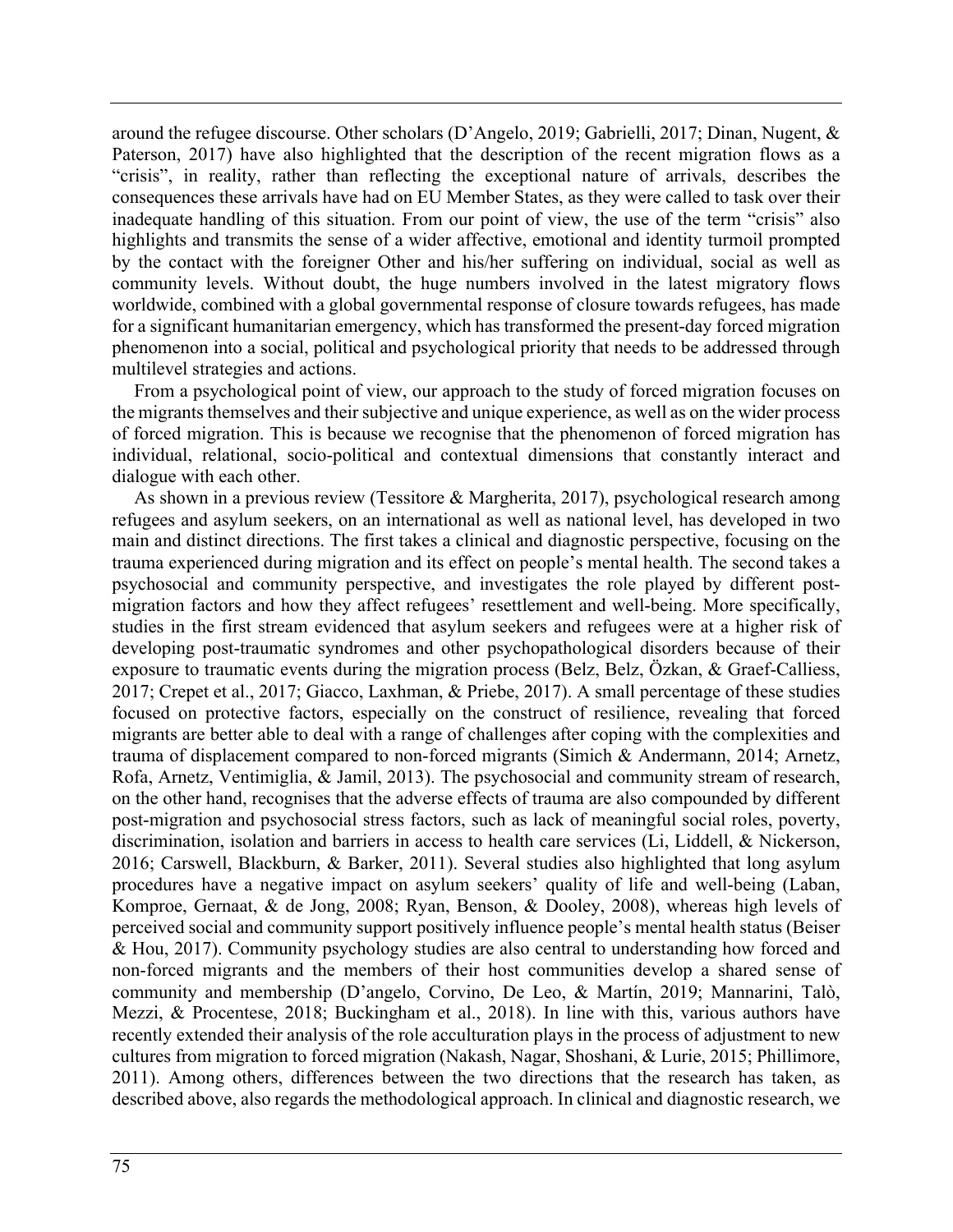see a prevalence of quantitative instruments to measure clinical symptoms, whereas in the second, the approach is more likely to use qualitative and mixed-methodologies, combining the use of qualitative and quantitative instruments (Tessitore & Margherita, 2017).

Considering these premises, in our paper we approach migration as a complex phenomenon to be addressed at multiple levels of analysis. Several critical perspectives have claimed that a solely diagnostic approach to the so-called "refugee trauma" offers a limited view of the complexity of traumatic experiences which asylum seekers live and of their consequences on their mental health (Maercker, Heim, & Kirmayer, 2018; Drožđek, Wilson, & Turkovic, 2012; Kirmayer, Lemelson, & Barad, 2007). Accordingly, and relying on a psychodynamic perspective, we acknowledge that a complex approach to trauma needs to go well beyond the diagnostic category of post-traumatic stress disorder and should be characterised by a simultaneous attention to its intra-psychic, interpersonal as well as socio-political components (Margherita & Tessitore, 2019). In line with Papadopoulos (2007), in spite of privileging the *devastating events phase*, we believe research with refugees and asylum seekers needs to adopt a wider view of the whole life story and consider that each temporal phase (pre-migratory, migratory and post-migratory) may or may not have a traumatising quality, and that migration can assume a potential traumatic value as well as a strong re-birth meaning (Grinberg & Grinberg, 1989).

However, we also believe that recognition of the experience of displacement as a multilevel phenomenon requires that the psychodynamic perspective, with its complex view of trauma and attention to the symbolic and emotional nature of the intra-psychic and relational dynamics at play in this experience, should interact, above all, with a community psychology perspective, whose goals are to deepen the contextual and socio-political determinants of experiences, promote empowerment through support for the individual and community resources and explore the effects of unequal and unjust societal structures and relationships.

Finally, in terms of methodology, we acknowledge that the choice of methods to be used in research with migrants is an interesting but challenging issue, and one that requires careful choice, adaptation, validation or development of instruments for culturally sensitive research and practice. In line with various scholars who reported how few instruments had been specifically tested with refugees, and how inadequate quantitative measures were for exploring the complexity of forced migration (Vargas-Silva, 2012; Hollifield et al., 2002), we argue that more qualitative research is needed to further investigation into the subjectivity of the refugee experience.

The present study is part of a wider research-project carried out by the University of Naples Federico II in partnership with some Extraordinary Reception Centres in the Campania Region. Its general aim was to explore the forced migration experience, combining a focus on the individual and intra-psychic dimensions with a wider consideration of the social as well as contextual dimensions and their impact on the asylum seekers' experiences. In particular, the study had two specific aims. First, it aimed to explore the subjective meanings that a group of asylum seekers attributed to their pre-migratory, migratory and post-migratory experiences in-depth, in an attempt to understand how these could also be influenced by social, political and contextual dimensions. In line with this, we adopted a qualitative and narrative method, considering narratives as something that allows people to give structure and meanings to their life events, and to co-construct new meanings within a relationship and a specific context (Gargiulo & Margherita, 2019; De Luca Picione, Martino, & Troisi, 2019; Margherita & Gargiulo, 2018; Margherita, Boursier, Gargiulo, & Nicolò, 2017; Margherita, Troisi, Tessitore, & Gargiulo, 2017). Thus, considering the need to reflect in-depth on the methodological approaches adopted in the field of research with forced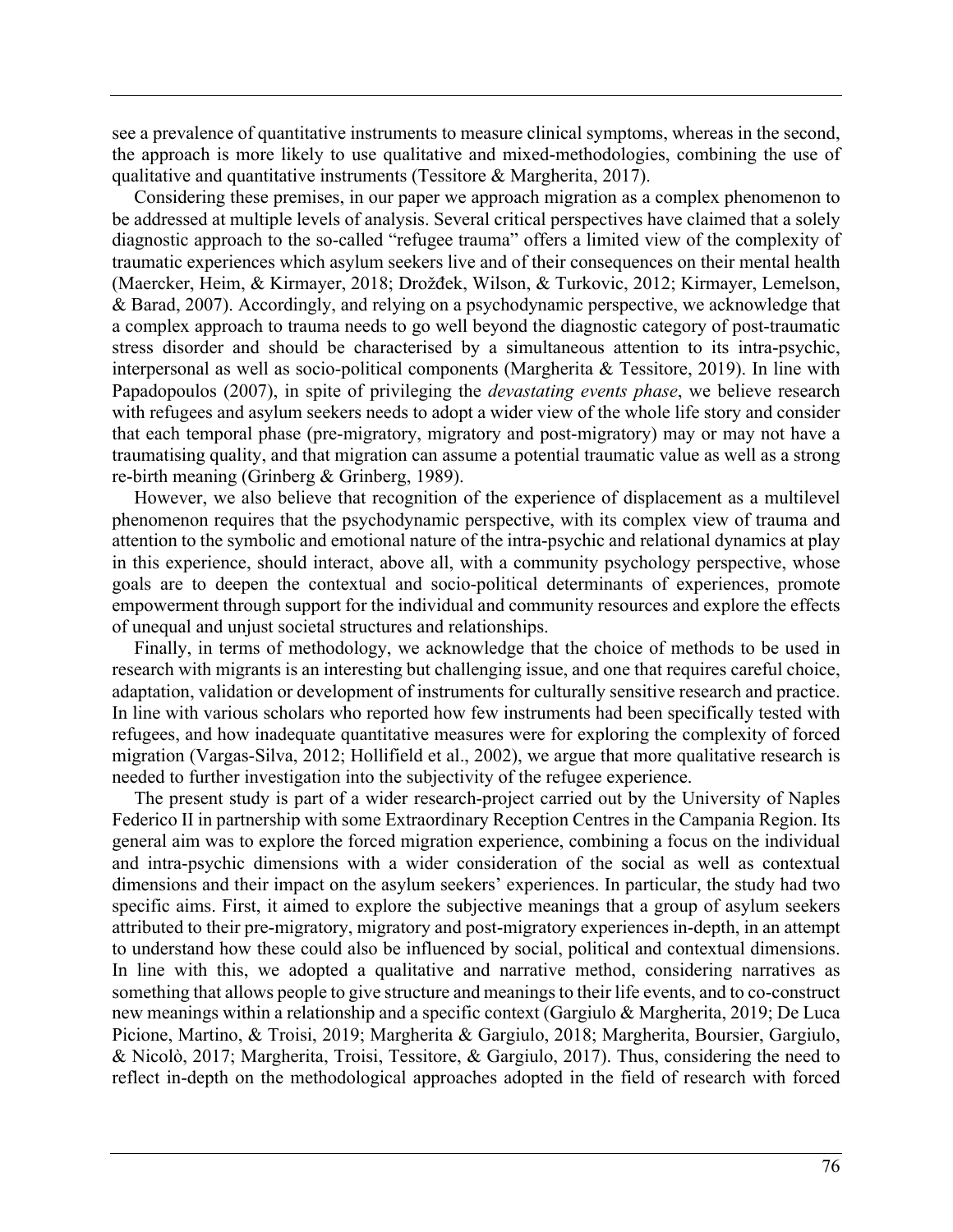migrants, in this paper we discuss the strengths and weaknesses of using narrative methods with asylum seekers.

### **2. Materials and methods**

#### *2.1 The wider context of the study: the Italian social and political situation*

In Italy, the highest record of arrivals was reached in 2016 when around 170.000 people arrived through the main migratory route across the Central Mediterranean Sea from Libya. By the end of 2017, the year in which the present study was carried out, around 130.000 individuals had requested international protection; most of them young men mainly coming from sub-Saharan Africa (Ministry of Interior, 2018). The Italian system of forced migrants' reception is complex and involves a multiple classification of centres. In 2002 the System for the Protection of Asylum Seekers and Refugees (Italian acronym: SPRAR) was established. The SPRAR system, coordinated and monitored at national level, was managed by the Italian Association of Local Authorities. Including reception as well as hosting centres, it aimed to offer several other services, such as integration support, legal advice and psycho-social assistance. Due to its high standards, multi-agency structure and management costs, the SPRAR ended up delivering best practice to a relatively small number of people since the number of places was not enough to respond to the number of migrants entering Italy. For these reasons, in 2015, to deal with the so-called 'North-Africa Emergency', which indicated the arrival of thousands of North-African migrants seeking asylum from Libya, the Italian authorities, at that time led by the left-wing *Democratic Party*, created a parallel system of Extraordinary Reception Centres (Italian acronym: CAS). CAS are overseen by the Ministry of Interior provincial offices which allocate funds to private or third sector providers. Due to the less strict standards required in comparison to SPRAR, CAS ended up representing the fundamental pillar on which the Italian primary reception system is built. Even now, these centres lead primary reception, hosting around 136.000 asylum seekers compared with 25.000 forced migrants hosted in SPRAR (Ministry of Interior, 2018). Thus, a great part of the reception system in Italy is managed through an emergency approach. To the best of our knowledge, there are no public databases of CAS; however, reports showed many cases of inadequate structures and services, revealing that, for some of these centre managers, this is, first of all, a business opportunity (InCAStrati, 2016; Melchionda, 2016).

Since 2018, the Italian social and political situation has worsened with the adoption of an openly anti-immigrant policy adopted by the second to last government led by the right-wing party *Lega* and the populist and anti-establishment *Five Star Movement*. This has produced fewer landings through an inflexible policy of closure of the Italian ports as well as an increased atmosphere of hatred towards migrants (Dixon, Hawkins, Heijbroek, Juan-Torres, & Demoures, 2018). The last stage of such an intransigent policy was represented by the approval of the so-called "Security Decrees" (Decree-law no. 113 of 4 October, converted, with amendments, into Law no. 132 of 1 December 2018; Decree-law n.53 of 14 June converted, with amendments into Law no. 77 of 8 August 2019). The first "Security Decree", among other things, regulated various aspects of asylum claim procedures (e.g. it abolished the humanitarian protection, which was the status most commonly granted to asylum seekers in Italy and removed the right to appeal in cases of rejection of the asylum claim). Moreover, it also restructured the primary and secondary reception system (e.g. CAS are now officially primary reception centres, but there have been significant cuts to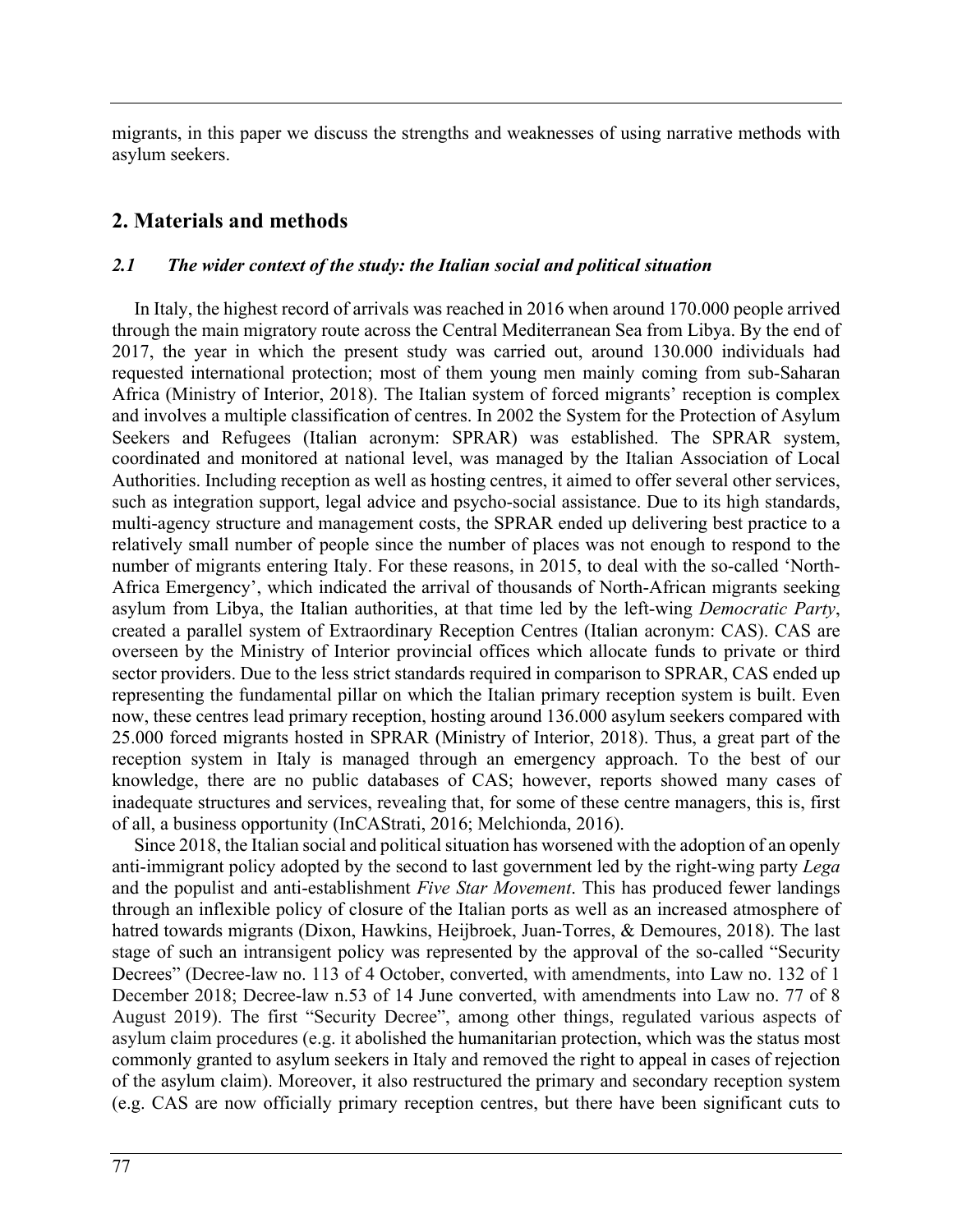resources and services, including the teaching of the Italian language and the psychological support, whereas SPRAR network, re-named SIPROIMI, now deals only with unaccompanied minors and people who have been awarded international protection). In addition, the so-called "Security Decree *bis*" regulates the closure of the Italian ports to the Non-Governmental Organisations (NGO) which rescues migrants on the Mediterranean Sea, establishing severe penalties in case of disobedience.

In Italy, Campania, which is the region where we carried out the study, represents the first region of Southern Italy for the number of forced migrants (Giannetto, Ponzo, & Roman, 2019). Since 2016, despite the collaborative attitudes of the regional administration, Campania has faced several technical and organisational problems due to the excessive number of CAS that also led to demonstrations of local communities against municipalities and cooperatives engaged in refugee reception (Caponio & Cappiali, 2017).

#### *2.2 Participants and procedures*

The present study was approved by the Ethical Committee of the University of Naples Federico II and carried out in accordance with the last declaration of Helsinki. It was carried out at the end of 2017 in two male<sup>1</sup> CAS located in Campania Region which were contacted separately and informed of the study. Both agreed to take part in the research.

In a first collective meeting, the asylum seekers, who were able to speak English, were met at the Centres, informed of the aims of the study, and asked to express interest in participating. English was chosen because the interviewer's level of English was good, thus facilitating comprehension of the speakers' experiences. From a methodological point of view, we also needed to have the interviews in just one language in order to facilitate their analysis, avoiding any translations that might distort the sense attributed by participants to their experiences.

Participants were selected on the basis of the following inclusion criteria:

-being able to speak in English;

-being asylum seekers<sup>2</sup>.

Out of a total of 28 asylum seekers met, eight declared themselves unavailable to take part in the study. Thus, a total of 20 asylum seekers took part in the study. All participants were in the range age of 24-30 (M: 26.5, SD: 1.6) and arrived in Italy through the main route of the Central Mediterranean Sea from Libya from an average time of 3 months. All of them came from Sub-Saharan Africa: 4 from Ghana, 1 from Burkina Faso, 15 from Nigeria.

After the first meeting, a total of two individual meetings were held with each participant. During the first encounter, a consent form to take part in the research was given to each participant. Then, an in-depth interview was administered. During the second meeting, feedback about the research experience was given and received by participants.

Although both researcher and participants interacted in English, a male cultural consultant per center was also invited to each meeting. This cultural consultant was considered a friendly presence because the participants knew him from other activities at the centers; he also helped the

<sup>&</sup>lt;sup>1</sup> The research included only men because of the difficulty we experienced in finding women asylum-seekers to participate in the study. Doubtless, this raises wider and more complex questions about the need for practitioners to "get in touch" with this type of population (Tessitore & Margherita, 2019).

<sup>&</sup>lt;sup>2</sup> According to UNHCR, persons who have sought international protection and whose requests for refugee status have not yet been decided.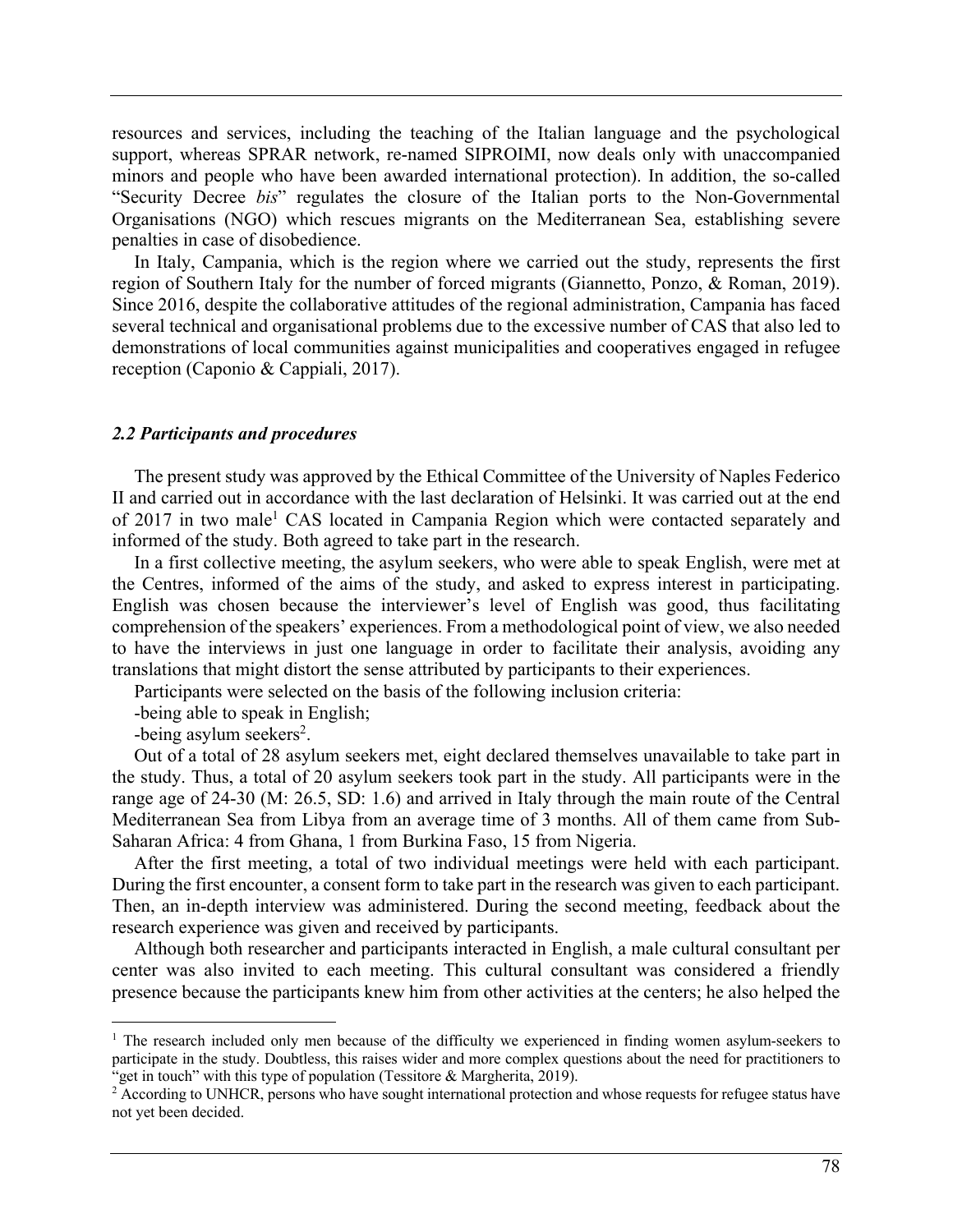researcher with any language or cultural issues. He thus became a symbolic cultural bridge, and assumed a fundamental value as mediator during the transcultural encounter.

#### *2.3 Instruments*

An in-depth narrative interview aimed to explore pre-migratory, migratory and post-migratory experiences was developed with the following opening question: *"Would you like to tell me something about you…something about your experience…"*. A broad opening question was created in order to leave participants free to choose how to start. In this way we were able to follow their subjective narrative flow, deciding whether or not to explore some of the specific narrative passages in more depth depending on the participant. Interviews lasted an average of 35 minutes.

#### *2.4 Data Analysis*

The interviews, audio-recorded and transcribed *verbatim*, were analysed using the software T-Lab (Lancia, 2004). T-Lab is a quali-quantitative software for text analysis that, through the study of the vocabulary, identifies shared themes associated with the topic being researched (Bolasco, 1999). The software analyses the texts as a single set of data on which we carried out a preliminary treatment (Tab. 1).

| Taon I, Fremman v treatment of the text corpus |                                                                                                                                                                                          |
|------------------------------------------------|------------------------------------------------------------------------------------------------------------------------------------------------------------------------------------------|
| Lemmatisation                                  | Forms of the verbs are brought back to their present infinitive forms,<br>nouns and adjectives to their singular masculine form, articulated<br>prepositions to their article-less form. |
| Disambiguation                                 | Operation by which ambiguous semantic cases are solved. Those cases<br>which deal with homographs whose graphic form is the same but with a<br>different meaning.                        |
| Lexicalisation                                 | Turn the unit into a string phrases consisting of two or three words that<br>refer to a unitary meaning.                                                                                 |
| Cleaning vocabulary                            | Words from empty or insignificant, such as abbreviations techniques,<br>proper names, articles, conjunctions are deleted                                                                 |

**Table 1. Preliminary treatment of the text corpus**

During the pre-processing phase T-Lab computed a minimum frequency threshold to select words (or lemmas) for the automatic creation of the key-words list. Then, a specific thematic analysis was chosen: the Thematic Analysis of Elementary Context which allows to obtain and explore a representation of corpus content through few and significant thematic clusters. Specifically, cluster analysis is carried out by an unsupervised ascendant hierarchical method (Bisecting K-means algorithm)<sup>3</sup>, characterised by the co-occurrence of semantic features<sup>4</sup>. Each cluster consists of a set of elementary contexts (also termed e.c.u.) which are sentences, paragraphs

<sup>&</sup>lt;sup>3</sup> The cluster number is determined by an algorithm which uses the relationship between inter-cluster variance and it takes as optimal partition the one in which this relationship exceeds the threshold of 50%

<sup>4</sup> The occurrence threshold for the analyses was set at 4, ruling out all the lemmas which appeared less than 4 times in the corpus.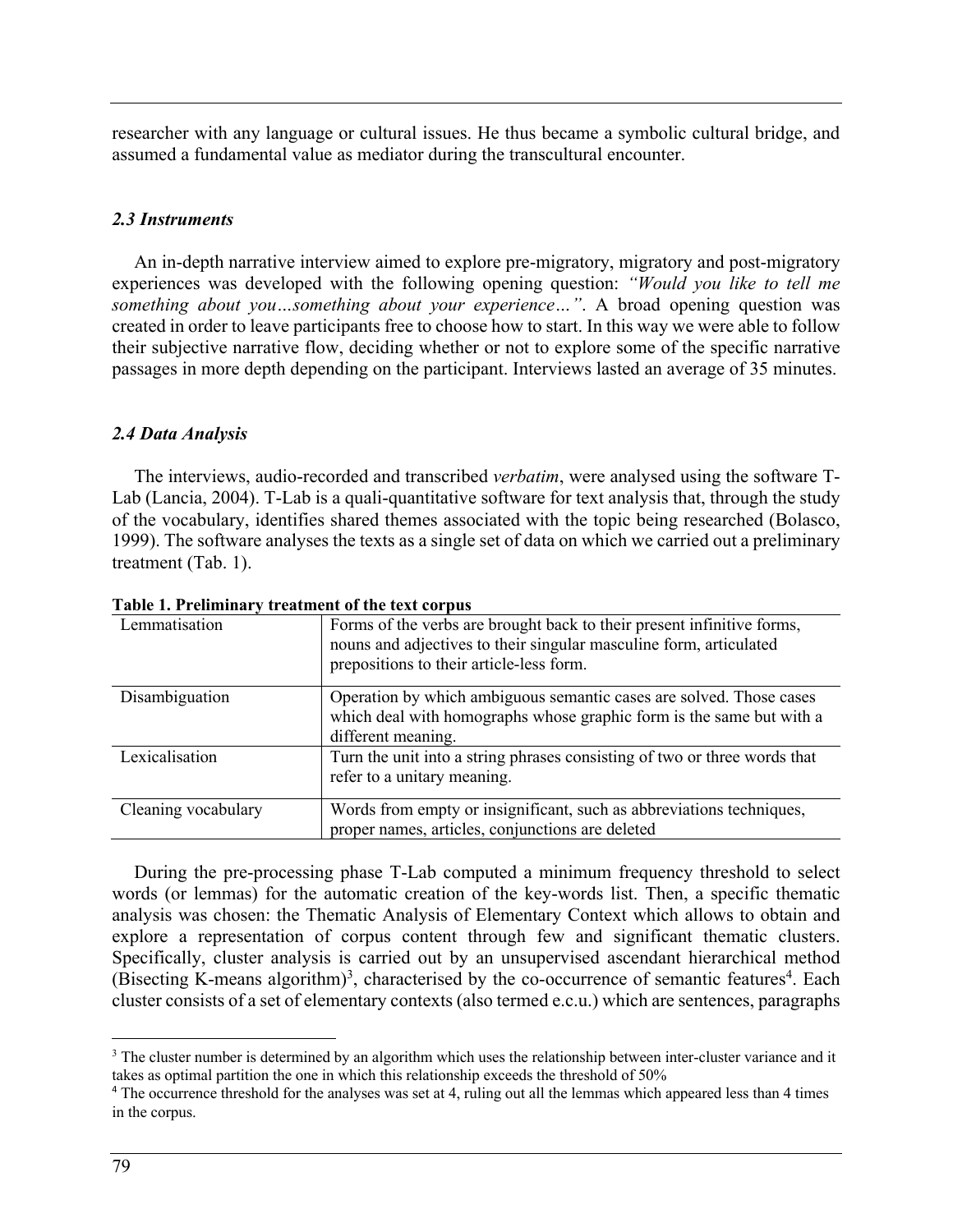or short texts characterised by the same patterns of keywords identified by the software and is described through the lexical units (i.e. words, lemmas) most characteristic of the context units from which it is composed that are ranked by the software according to the decreasing value of  $\chi^2$ . Therefore, the Thematic Analysis of Elementary Context identifies the interviewees' lexical choices of a specific elementary context and carries out on them co-occurrence and comparative analysis. The resultant significant thematic clusters should be considered as contextual fields of meanings, "lexical worlds" (Reinert, 1995) shared by participants. Finally, a label could be assigned by the researcher to each cluster according to the theme which can be inferred from it.

# **3. Results**

First of all, as mentioned above, the interviews lasted an average of 35 minutes. Their analysis produced a total of four thematic clusters. After naming each cluster, the most significant lemmas were identified for each, according to the decreasing value of  $\chi^2$  (Tab. 2). Clusters will be presented using the ascending hierarchical classification starting with those that are statistically significant (threshold level  $p = 0.05$ ). The principal lemmas will be reported in italics below and the values put in brackets indicate the percentage of e.c.u. that belong to each cluster. The interview extracts will also be reported in italics and for each of them ID, age and the country of origin will be indicated.

| $%$ e.c.u.                      | Label                                         | Principal lemmas sorted by<br>weighed descending order $\chi^2$                                                                                                                                                      |
|---------------------------------|-----------------------------------------------|----------------------------------------------------------------------------------------------------------------------------------------------------------------------------------------------------------------------|
| <b>Cluster 1</b><br>$(29.29\%)$ | Not a human place                             | Libya (59.20); place (20.59);<br>attack (20.59); hit (18.66); war<br>$(18)$ ; dangerous $(17.90)$ ; wait<br>$(11.78)$ ; decide $(9.18)$ ; leave<br>(8.99).                                                           |
| <b>Cluster 2</b><br>$(28.21\%)$ | Crossing the dark of the<br>Mediterranean Sea | <i>die</i> (46.98); <i>rescue</i> (41.49); <i>water</i><br>$(34.08)$ ; hours $(34.08)$ ; time<br>(32.78); Sicily (31.44); saved<br>(25.58); people (22.92); afraid<br>$(18.12)$ ; happy $(17.32)$ ; boat<br>(16.13). |
| <b>Cluster 3</b><br>$(23.57\%)$ | When everything started                       | <i>father</i> (100.10); <i>mother</i> (70.3);<br>grandmother (63.83); Africa<br>$(60.00)$ ; sister $(58.43)$ ; grow up<br>(29.93); life (28.37); dead<br>(26.32).                                                    |
| <b>Cluster 4</b><br>$(18.93\%)$ | Land of care seeking                          | help $(89)$ ; camp $(50.11)$ ; pocket<br>money (49.85); work (43.49);<br>support (34.19); pay (33.21);<br>boss (33.2); document (23.912);<br>ok (19.72); freedom (11.35);<br><i>problem</i> (11.347).                |

**Table 2. Clusters and lemmas**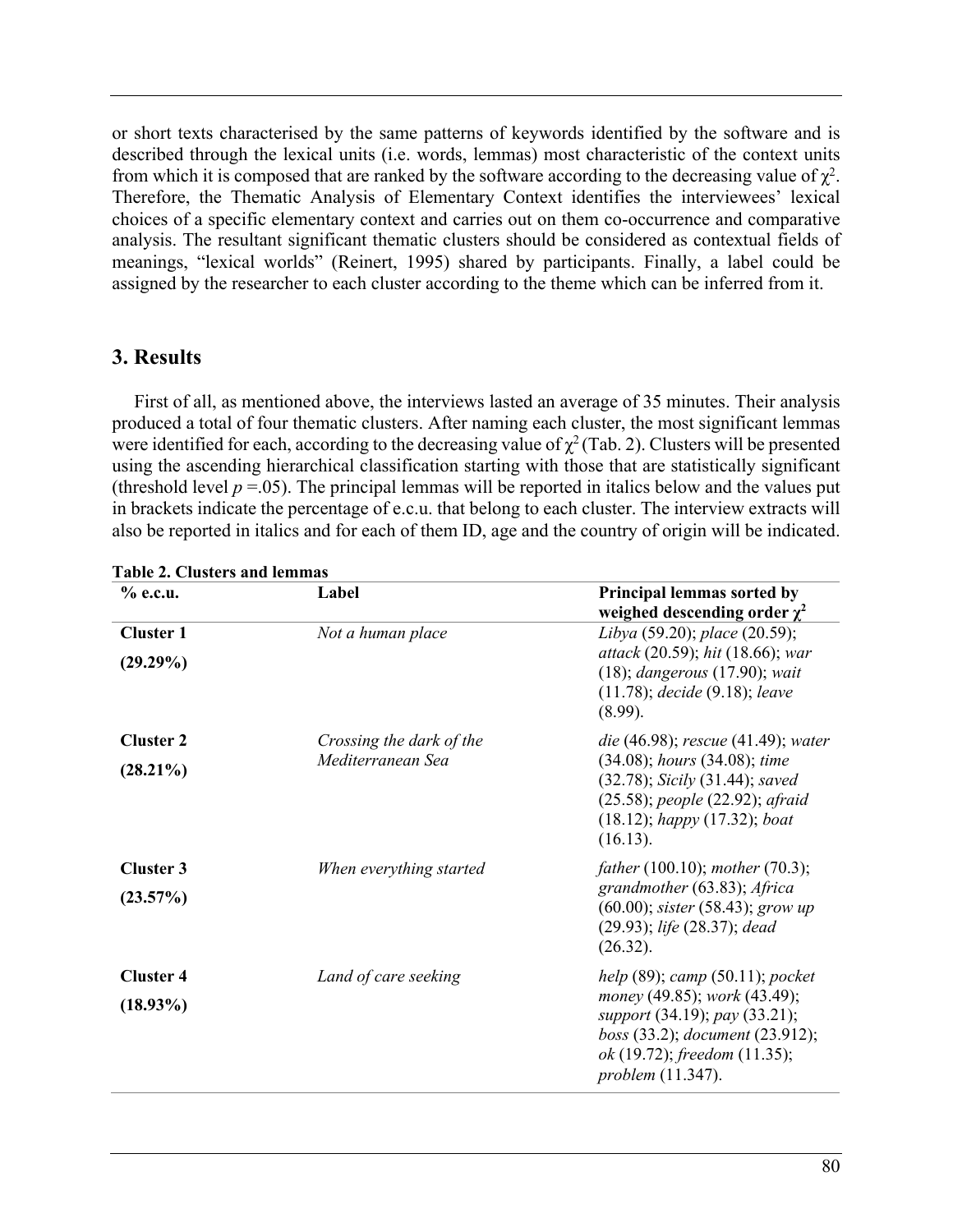#### *Cluster 1. Not a human place*

The first cluster, *Not a human place* (29.29%), described the violence and human rights violation that all participants experienced in *Libya* (*place*). As will be shown by the excerpts reported below, participants spoke about their migration process using a descriptive style mainly characterised by a lack of reference to emotional and affective states. The use of concrete words to narrate their stories to the researcher can likely be attributed to the traumatic valence of the experiences lived. In this cluster, lemmas like *war* and *dangerous* were used to talk about the Libyan socio-political instability as well as the risk of discrimination and violence that all Black migrants are exposed to. By virtue of these aspects, after the initial hopes (*wait*) to be able to work and live there, all participants defined this place only as a land of passage (*decide, leave*):

*I tried to work in Libya, I tried to spend time there but I found out that Libya is not a human place. It is dangerous, they could kill everybody in anytime.* [Speaker 7, 28, Nigeria]

*Libya is not a place where you can live in peace. Everyday bomb, shut...As black men we are discriminated from Arab men...it is a living hell.* [Speaker 20, 30, Ghana]

Lemmas like *hit* and *attack* also recalled the concrete events of violence mainly lived in the Libyan detention camps, where migrants are usually imprisoned only for being undocumented.

*I was imprisoned in Saba. Many of us took infections because there were no hygienic conditions. Libyan people hit me and forced me to work every day without payment. Then...small small bread... I saw terrible things.* [Speaker 2, 26, Burkina Faso]

*Torture...yeah...African men are imprisoned...before and also while waiting for the boat...suddenly they arrive and hit people...they attacked us...then...no food...no water...nothing.* [Speaker 10, 27, Nigeria]

Testifying the experiences of extreme traumatisation (e.g. torture and beating) and denial of basic needs that many African migrants experience in Libya while waiting and hoping for a new life, *Not a human place* emerged as a sort of documentary and witness cluster. Through this cluster, participants reported a complex set of experiences which clearly transmitted the sense of something whose consequences go well beyond a simple psychic breaking. Narrative extracts, in fact, also showed the social and relational nature of trauma, perpetrated in the context of so-called human-made disasters, i.e. the atrocities that one human being is capable of doing to another. In this sense, through this cluster, participants also recounted the *dehumanisation* (Fédida, 2007) that African migrants are subjected to in Libyan detention camps, intended as the act of reducing the migrants to the status of object. These actions, such as senseless beating, work exploitation and denial of basic needs and hygiene constitute a profound violation of personal integrity and dignity and undermine the moral basis of human relatedness and community (Kirmayer, Kienzler, Afana, & Pedersen, 2010).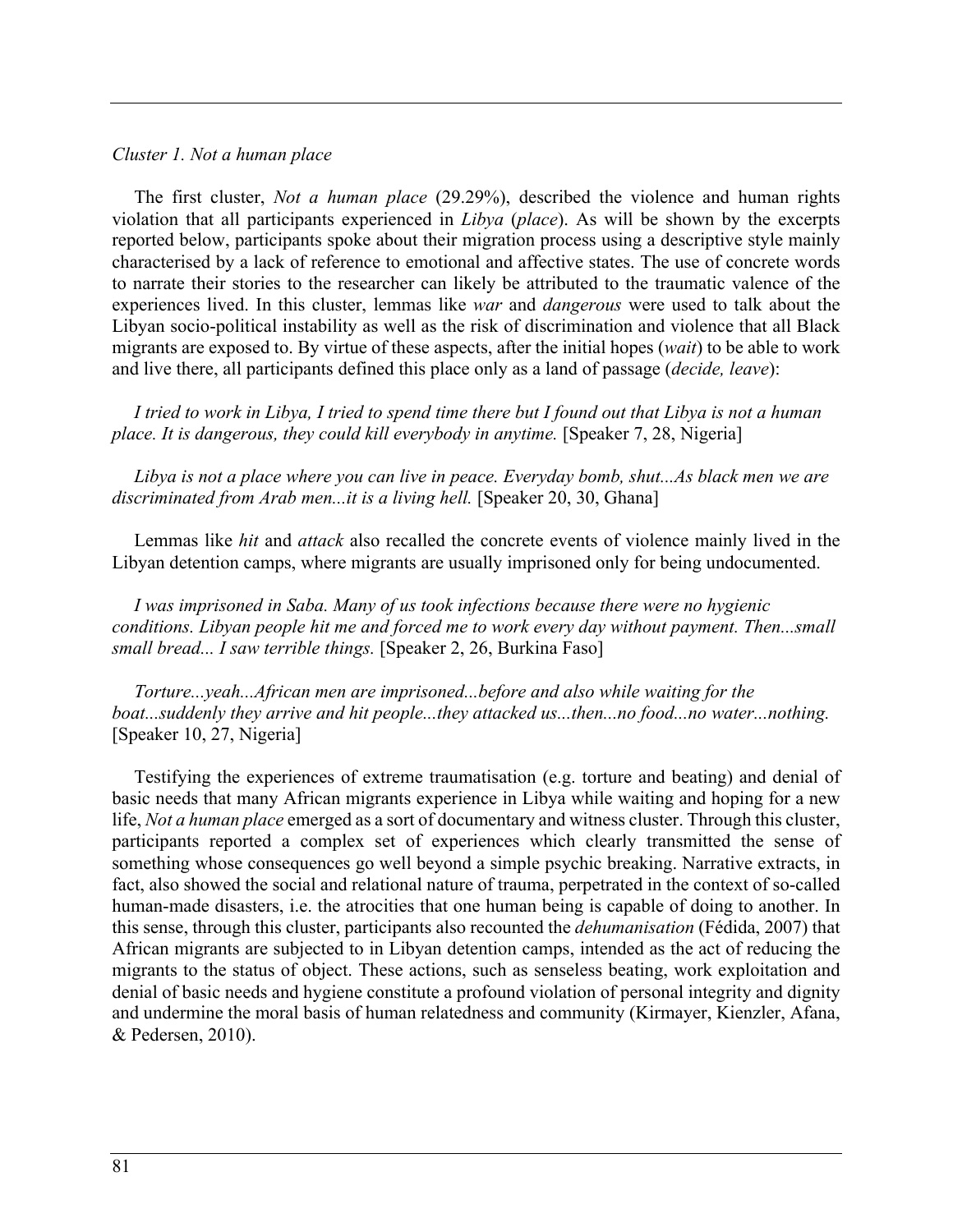#### *Cluster 2. Crossing the dark of the Mediterranean Sea*

*Crossing the dark of the Mediterranean Sea* (28.21%) described the experience of crossing the Mediterranean Sea (*boat*, *water*) and of the arrival in *Sicily* which was common to all forced migrants entering Italy. The precise mention of hours spent on the Mediterranean made narratives in this cluster more specific than the previous ones. The mention of some affective states connected to the suspended time, and uncertainty lived on the boat, also emerged. Thematically, lemmas like *hours* and *time* were used to describe a time which seemed endless, marked by feelings of fear and hopelessness (*afraid*, *die*):

*Oh on the boat I was tired...the weather was no good, our engine was broken. We spent 9 or 10 hours on the boat. No food, no water...we drank salty water...* [Speaker 5, 29, Nigeria]

*On the Mediterranean Sea I spent 12 hours...I was afraid...we did not see nothing for many time...I thought I could die...many people died.* [Speaker, 4, 25, Ghana]

On the other hand, lemmas like *saved*, *rescue*, *happy* testified a time of hope and trust connected to the rescue operations carried out by the non-governmental organisations working in the Mediterranean:

*When I saw the rescue ship, I thanked God. They gave us food, drinks, clothes...next morning we arrived in Sicily* [Speaker 12, 26, Nigeria]

*When rescue people saved us, I cried a lot...because I was happy, very happy.* [Speaker 16, 25, Nigeria]

This is the cluster that talked about the second step in the participants' migration process, the one of the survival after a perilous journey in the pursuit of a better life. Here, a dilated time of fear, in which participants experienced a concrete sensation of suspension between life and death, which was accompanied by a time of happiness and new hope which emerged through the description of the feelings perceived when the NGOs rescued them.

#### *Cluster 3. When everything started*

*When everything started* (23.57%) included the pre-migratory experiences lived by participants. Although participants mentioned different significant and primary relationships (*father, mother, sister, grandmother)*, they did not anchor these to stories of past memories and experiences in their countries of origin. In other words, significant and primary relationships were mainly mentioned to describe the reasons why participants left their motherland (*growing up, Africa)*, but were not deeply explored on their own. In this light, this cluster may suggest how difficult it is for participants to talk about their past memories, and to connect their experience of migration to their life before it (Grinberg & Grinberg, 1989).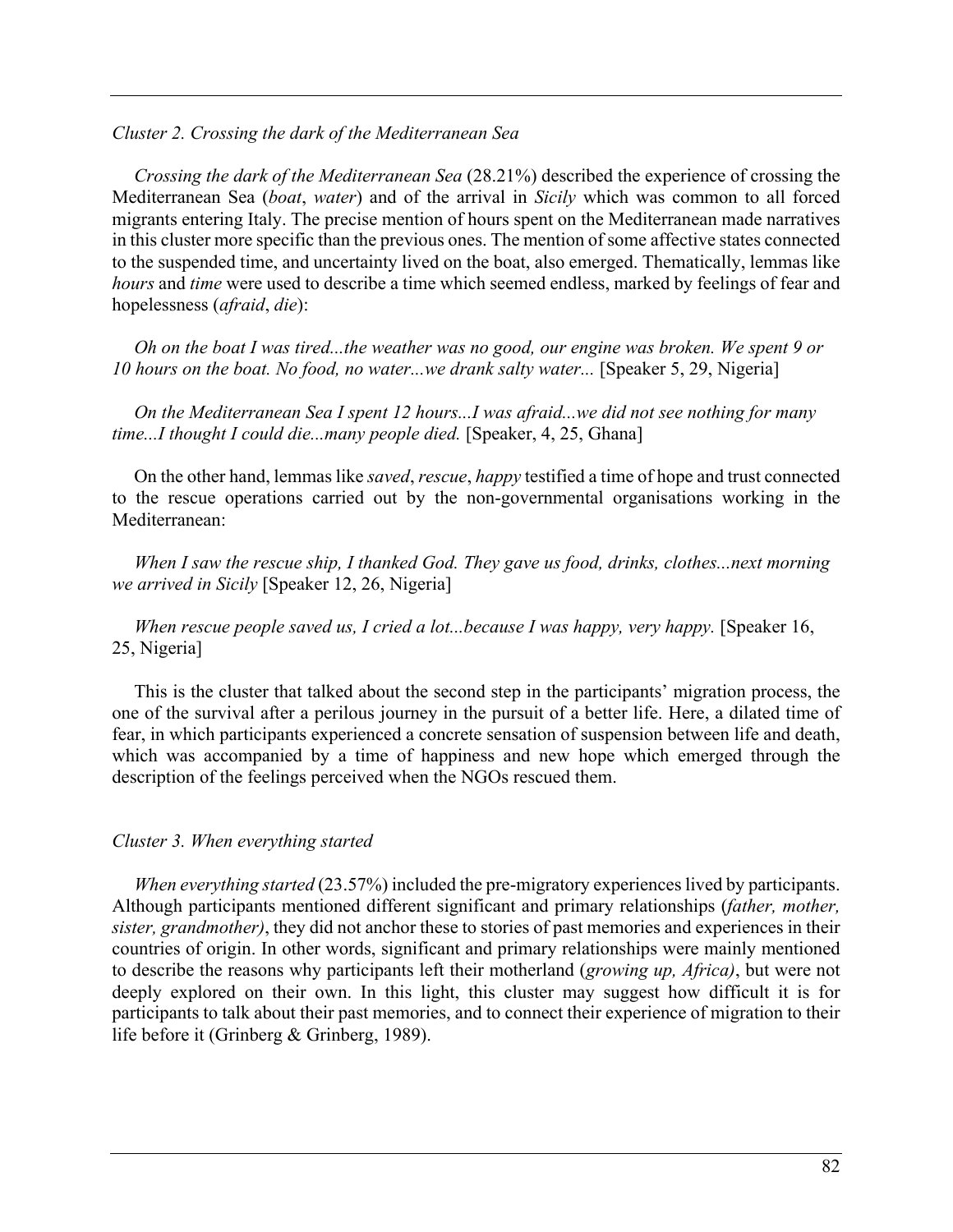*Life in Africa is very difficult because normally you have no money. Political, religious or terroristic groups could decide to kill you and you can only run away.* [Speaker 2, 26, Burkina Faso]

*My uncle killed my father and my brother...I was the next...he wanted our lands...if I wanted to live, I had no choice...I paid to leave.* [Speaker 17, 27, Nigeria]

*Boko Haram...a terroristic group...they wanted me. If they want someone and you don't want, you have to flee...I told my mum that I needed to go* [Speaker 18, 30, Ghana]

Religious, terrorist, political as well as community persecutions were mentioned as the main situations which forced participants to flee, with reference to the Boko Haram or cult groups' activities in Nigeria, or political oppression due to the denial of free political expression in Burkina Faso, community and family clashes due to hereditary issues in Ghana. The description of the forced nature of migration emerged with reference to situations that are fundamentally distant from a European culture, and that recall ancient and primitive dimensions in some way, with their references to the struggle for survival and the dualism between *life* and *death*.

#### *Cluster 4. Land of care seeking*

*Land of care seeking* (18.93%) described the participants' post-migratory experience and feeling towards the Italian Reception Centres in which they were hosted. Once again, this cluster is characterised by descriptive narratives and by the use of concrete words which shed light on the potential traumatic valence of this migratory phase. Lemmas like *ok*, *help* and *support* emerged, testifying the material and economic support (*pocket money5*) our participants received from the Centres:

*This camp helps me a lot...without the camp I don't know how to survive. Especially pocket money helps me...* [Speaker 1, 25, Nigeria]

*Yeah...I am fine in the camp, the bosses are ok, they help me...I have home, food, money...I feel safe here.* [Speaker 7, 26, Nigeria]

Beside this type of concrete support, a wide area of negative perceptions and concerns were reported with regard to the centre managers and their uncaring attitude, the absence of information about their asylum procedures, the slowness of the asylum system and the unemployment conditions (*problem*, *document*, *work*). These hindrances had a great impact on our participants' experience. More specifically, they generated a sense of feeling useless and of wasting time, that also led to feelings of worry, uncertainty and boredom:

*What really disturbs me is that I can't work. If you work without documents, you could have problems...but times for documents are too long* [Speaker 13, 25, Nigeria]

<sup>&</sup>lt;sup>5</sup> It indicates the amount of money they received monthly from the Centres.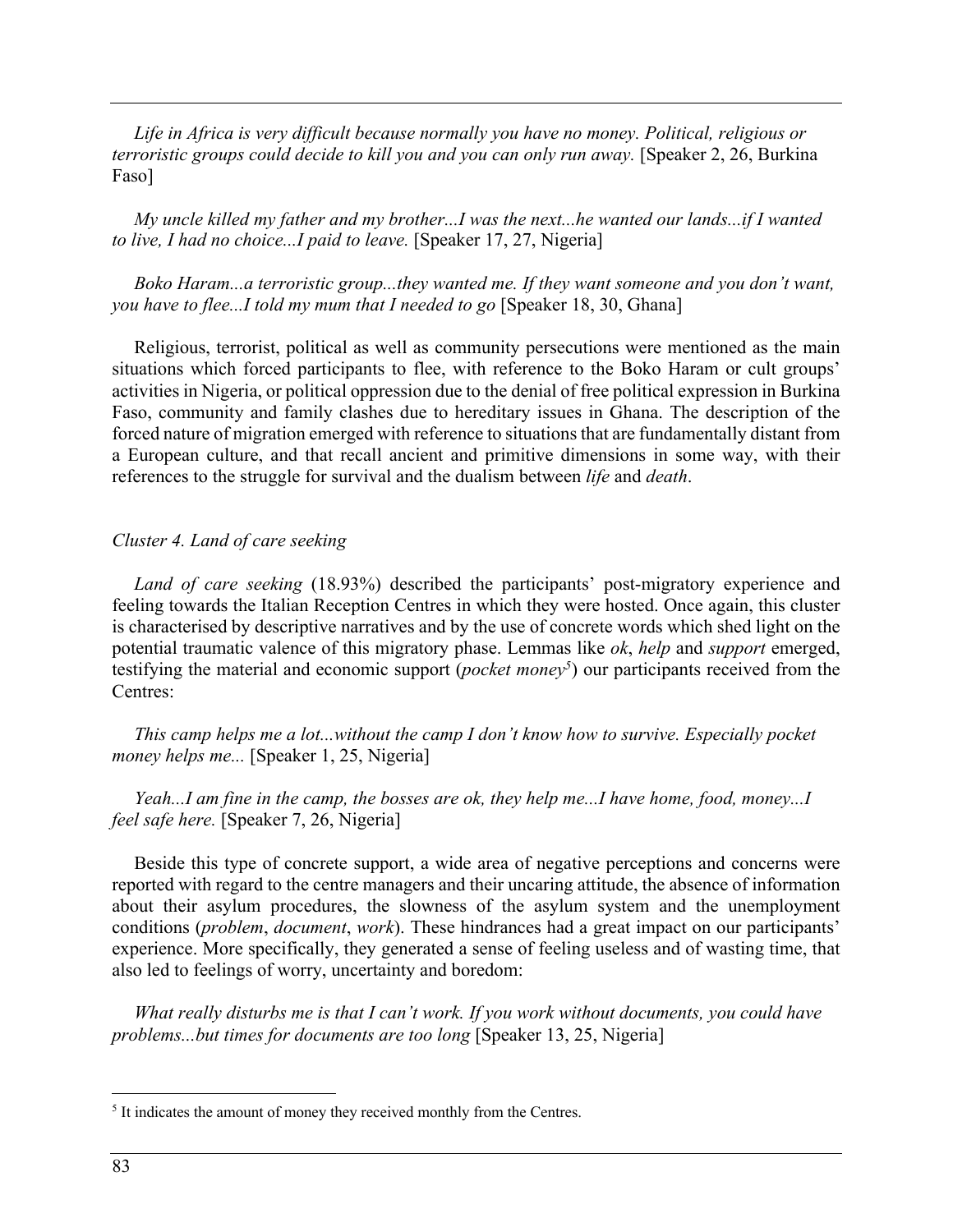*Bosses do not come here...they considered us as things not as human beings...we are all human beings...they paid us late, the food is no good...I just want my document...how many time I have to wait...they said us we have to wait...how many time? I am tired...I can't work.* [Speaker] 14, 28, Nigeria]

Overall, *Land of care seeking* captured the ambivalent representation of participants' postmigratory experiences in which an idealised view of Italy seemed to be strongly intertwined with a range of experience and episodes that, acting as *daily micro-traumatisms* (Risso & Boeker, 1992), threated their already vulnerabilised identity. In our participants' narratives, the Italian Government, which finds its concrete expression in the Centres, was perceived as a source of material and economic support, which was guaranteed through the pocket money and the satisfaction of asylum seekers' primary needs (e.g. food, accommodation). Doubtless, all these aspects represented the first and necessary conditions to guarantee the right to life to these people, while also acting as protective factors for their well-being. However, on the other hand, the presence of lemmas like *camp* and *bosses* emerged as polysemous words testifying the way in which the Italian primary reception system could underpin and nourish the process of fragilization of asylum seekers' identities. In fact, the Centres were represented by our participants as "camps", which symbolically recall in our memory the horrors of "other camps"; while the managers were defined as "bosses" to whom people are normally subject. From our point of view, the different concerns and uncertainties mentioned by our participants represented an area of very high risk for health and well-being, because they threaten the idea of being someone and perpetrate, albeit differently, the experience of *dehumanisation* (Fédida, 2007) previously lived. In conclusion, this cluster was the one that revealed the contextual and socio-political nature of trauma the most. In particular, it shed light on the structural dynamics of asylum seekers' reception centres which, similarly to what has been observed in detention sites (Esposito, Ornelas, Briozzo, & Arcidiacono, 2019; Esposito, Ornelas, Scirocchi, & Arcidiacono, 2019; Kellezi, Bowe, Wakefield, McNamara, & Bosworth, 2019; Cleveland, Kronick, Gros, & Rousseau, 2018; Esposito, Ornelas, & Arcidiacono, 2015) ultimately end up prolonging asylum seekers' uncertainties and thus serving as a means to control and dominate them. From participants' narratives, the "land of care" that they were searching for emerged as a culture in which the "care" is denied through dynamics of asymmetric power, and any representation of the Other is flattened in the categories of "refugee", "fragile", "seeker" and, therefore, "victim".

### **4. Discussion**

Now more than ever, migration has to be considered as a political, social, psychological and humanitarian priority that requires researchers and practitioners to adopt a complex interdisciplinary approach to really understand people's experiences and design strategies to address and take care of their well-being and safeguard their rights. Integrating a psychodynamic perspective with the insights provided by community psychology, we argued the importance for researchers and practitioners in the field of forced migration to have an in-depth understanding of the symbolic and emotional universe of asylum seekers' experiences, placing it into a specific socio-political and cultural context and understanding it within a wider framework which takes *identity-otherness dynamics* (Mannarini & Salvatore, 2019) into consideration.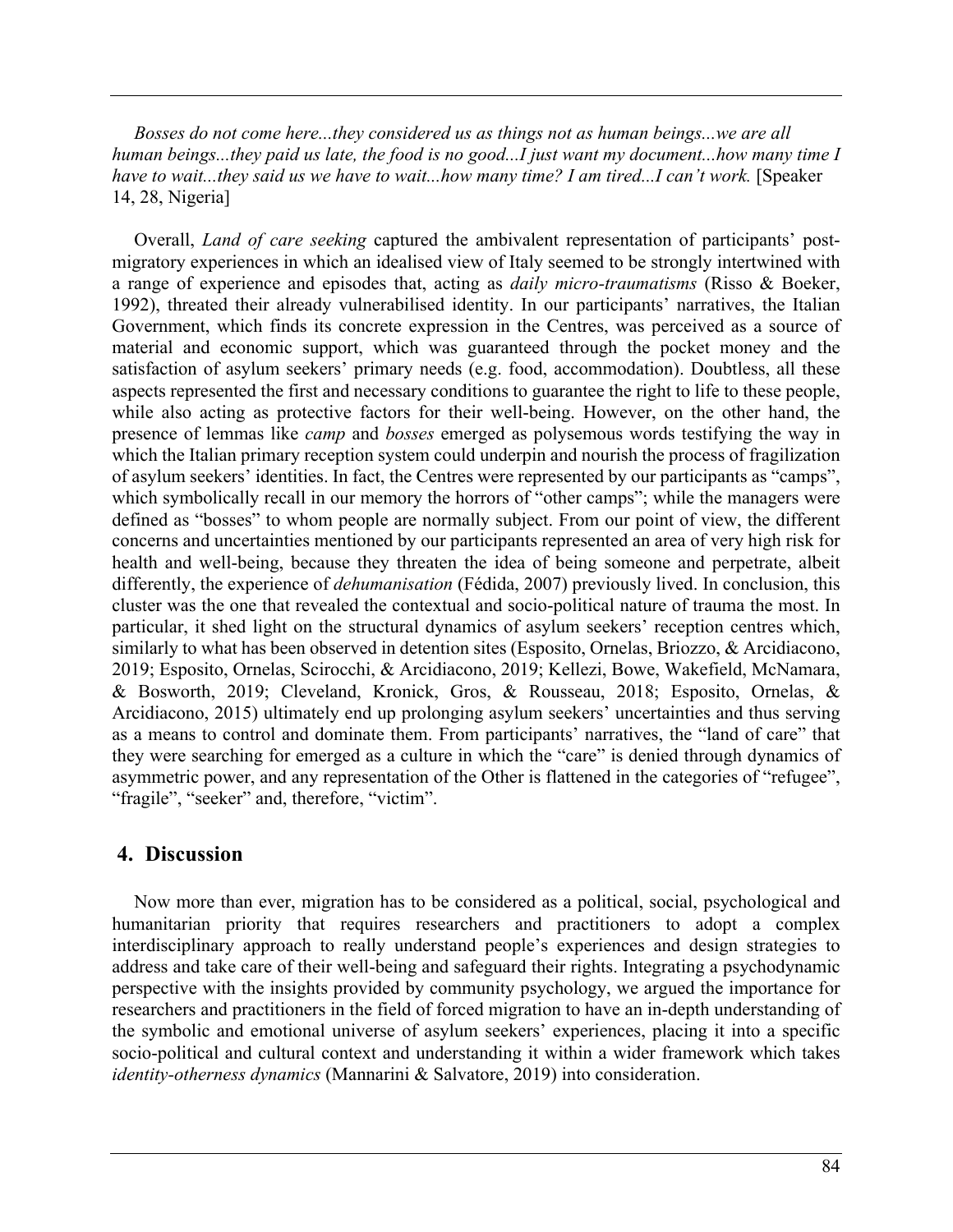Each cluster reflecting the core narrative of the participants' experiences (*When everything started*, *Not a human place*, *Crossing the dark of the Mediterranean Sea* and *Land of care seeking*) spoke about the close link between the intra-psychic, relational, socio-political and contextual nature of trauma. Through the exploration of the pre-migratory, migratory and post-migratory experiences of 20 asylum seekers, our analysis showed that what is called 'trauma' is actually the outcome of a traumatic field of experiences lived across different times and spaces. In doing so, our analysis highlighted the complex and multidimensional character of asylum seekers' trauma. In particular, and in addition to the human rights violation and identity challenges lived in their countries of origin and during their migratory journeys, our participants' narratives testified the traumatic nature of their post-migratory experiences and, more specifically, in the context of their reception centres, which exacerbated their suffering and heightened their vulnerability. In this sense, we need to consider that the arrival in Italy represented a delicate period because it marked the transition to a new identity for participants: from displaced people to asylum seekers. However, even though the status of asylum seeker provided our participants with a social-juridical label, it symbolically also prolonged the sense of suspension characterising their experience of displacement, while also projecting on them the ambiguous condition of *threshold people* (Turner, 1969) - meaning people who are neither here nor there, outside the network of classifications that normally locate something/someone in a cultural space.

In this fragile situation, the policies of the host countries, the attitudes of the hosting communities and reception centres, as well as how the asylum procedure is actually carried out and how long it takes to get international protection, all have a fundamental role in supporting or weakening migrants' identities and experiences (Tessitore, Glovi, & Margherita 2019; Beiser & Hou, 2017). These aspects are even more important if we consider that, during the post-migration phase, asylum seekers deal with a path aimed to reconquer an identity lost due to the experience of removal and, in many cases, denied due to the experience of the inhumanity which asylum seekers experience at different levels (e.g., individual, relational, institutional). However, these experiences of loss and transition are rarely accounted for in policies of support which focus on fulfilling basic needs such as accommodation, food and juridical status, confirming the need to commit for the promotion of direct changes within the social structure of hosting societies (Paloma, García-Ramírez, Camacho, & Olmedo, 2016).

Results testified the importance of exploring in depth the asylum seekers' experiences not only in order to understand their needs, amplifying their voices and subjectivities, but also to engage in reflection on the structural dynamics of hospitality policies and their consequences. We strongly believe that there is a need to train, sensitise and specialise professionals and communities to work and share experiences with forced migrants as a group so that, instead of being potentially traumatised, marginalised and vulnerabilised because of dehumanising behaviours or exclusion from normal rights on the part of host societies, migrants can be recognised as able to use and share their resources at the service of the social capital (Turcotte & Silka, 2007). This is particularly important if we are to go beyond the idea of safe containers and create welcoming and resilient spaces and communities where asylum seekers' social and cultural identities as well as experiences can start to be recognised and reorganised. Unfortunately, the latest measures adopted by the Italian government, with the approval of the "Security Decrees" and, in particular, the abolition of psychologists in the Reception Centres, put forced migrants' well-being at further risk. In doing so, these measures exacerbate asylum seekers' suffering while also increasing the social tensions between migrants and non-migrants (Salvatore et al., 2018; Varvin, 2017). Furthermore, they criminalise any act of solidarity and humanitarian assistance taking place in the Mediterranean,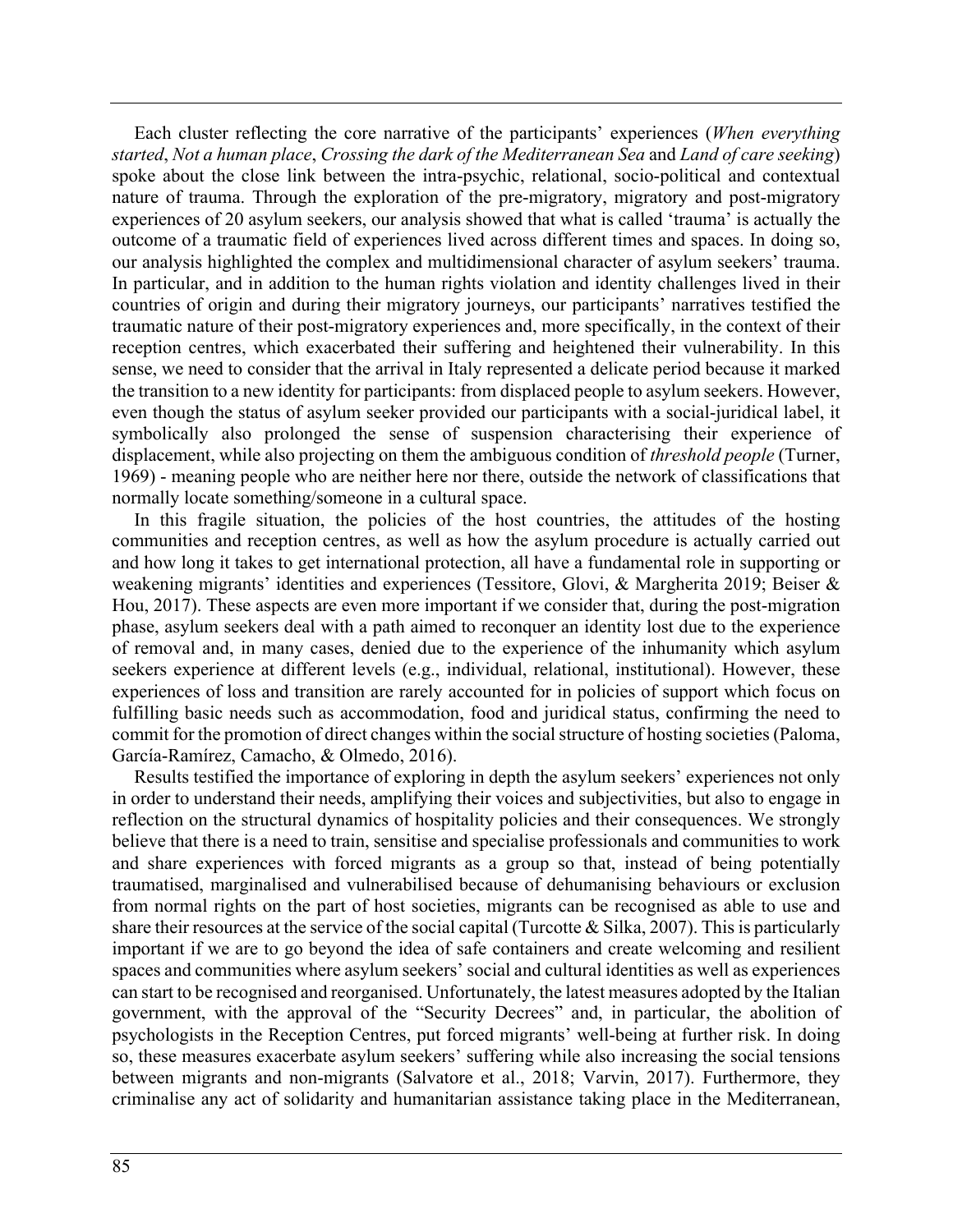raising serious concerns for asylum seekers' right to life (Carrera, Sanchez, Vosyliute, Smialowski, & Allsopp, 2018). As psychologists concerned with well-being and social justice we should take a stance against this situation and defend the links between human rights, diversity and mental health.

Finally, some reflections need to be outlined regarding the second aim of the study, that of exploring strengths and weaknesses of using narrative methods with asylum seekers. We reflected on these points starting from the words that participants used, the way in which they organised their narratives as well as the feelings the first author perceived, as a researcher in the field of relationships. As mentioned above, participants' narratives were very brief, descriptive and lacking in reference to emotional states. The use of concrete words clearly reflected the traumatic valence of experiences they were called on to recount. From our point of view, these aspects were connected to two main issues: on the one hand, to the unavoidable links between trauma and its consequences on narration, such as the disruption of symbolisation and narrative meaning-making processes through which individuals usually give sense to their life events (Bohleber, 2007; Lysaker, Clements, Plascak-Hallberg, Knipscheer, & Wright, 2002). On the other hand, although, as clinicians, we recognise the positive impact the action to put traumatic and disruptive memories into a narrative form has for recovering from trauma, we also believe that in the context of forced migration, the narrative issue assumes a deep ambivalent function. During the asylum procedure, in fact, asylum seekers are normally called to recall, narrate and, where possible, prove the reasons why they fled from their motherland and, paradoxically, they will be evaluated on the basis of their capability to develop a coherent and organised narration of their escape memories. Similarly, they are asked to provide narratives as they integrate into new communities, accommodation centres and build relationships in the host country. Thus, issues around the narrative could have implications for help-seeking and help-giving and their ability to engage and adapt to new communities. Taking all these aspects into account, from our point of view the results suggested the need to create more appropriate interview situations which, through the combination of different linguistic and expressive registers, can facilitate, mediate and improve the narration of the asylum seekers' life story. More in general, we believe researchers and practitioners need to increase reflection on the use of narrative methods with this specific population, since it represents a very significant and challenging task. Recognising the value of qualitative research to maintain a holistic understanding of human subjects and its connections with social change (Stein & Mankowski, 2004), we stress the need to improve qualitative investigations starting from bottomup and participatory approaches that take asylum seekers' needs and specificities into account and foster participation and commitment. Considering narratives as situated-narratives which promote a transformative process involving asylum seekers and researchers within a specific social and cultural context, these steps are extremely important to improve asylum seekers' well-being, mental health care and social services.

# **5. Limitation and future perspectives**

The present study is not free from limitations. Since the study focused only on men's experiences, we acknowledge the need, in future, to explore the perspectives of male, female and non-binary gendered asylum seekers in order to analyse gender specificities and needs. Through the present study we explored the asylum seekers' meanings and representations of migratory experiences and contexts of reception, however it could also be interesting to extend the investigation to the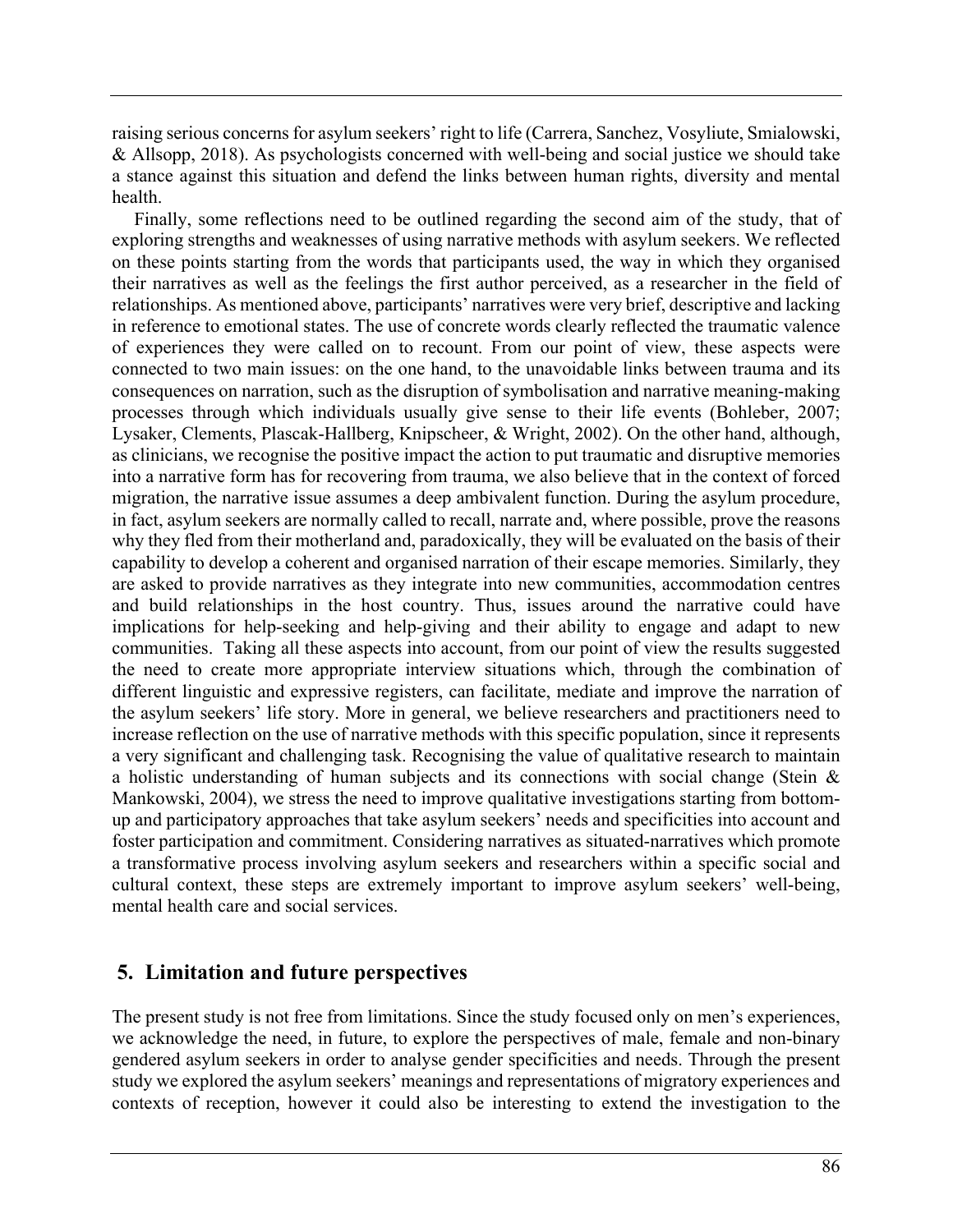representations of professionals operating in reception sites (e.g. cultural consultants or social workers) to better understand the institutional dynamics which underpin Italian primary hospitality contexts. Finally, starting from what has been observed and identified about the "narrative issue", with the hypothesis that an image-based language might be able to increase the narrative organisation of asylum seekers' life experiences and meaning-making processes, we are working on the development of a new methodology, i.e., an image-mediated narrative interview method which combines in-depth interview questions with documentary photographs reflecting asylum seekers' migratory experiences (Tessitore & Margherita, 2019). We believe that future research adopting this methodology might be able to produce meaningful insights. More widely, our study shows the importance to account for narrative complexities and challenges faced by asylums seekers and the implications this has for their ability to communicate, integrate and benefit from support available.

# **References**

- Arnetz, J., Rofa, Y., Arnetz, B., Ventimiglia, M., & Jamil, H. (2013). Resilience as a protective factor against the development of psychopathology among refugees. *The Journal of Nervous and Mental Disease*, *201*(3), 167-172. doi: 10.1097/NMD.0b013e3182848afe
- Beiser, M., & Hou, F. (2017). Predictors of positive mental health among refugees: Results from Canada's General Social Survey. *Transcultural Psychiatry*, *54*(5–6), 675–695. doi:10.1177/1363461517724985
- Belz, M., Belz, M., Özkan, I., & Graef-Calliess, I.T. (2017). Posttraumatic stress disorder and comorbid depression in refugees: Assessment of a sample from a German Refugee Reception Center. *Transcultural Psychiatry*, *54*(5–6), 595–610. doi:10.1177/1363461517745473
- Bohleber, W. (2007). Remembrance, trauma and collective memory: The battle for memory in psychoanalysis. *The International Journal of Psychoanalysis*, *88*(2), 329-352. doi:10.1516/V5H5-8351-7636-7878
- Bolasco, S. (1999). *Analisi multidimensionale dei dati. Metodi, strategie e criteri d'interpretazione*  [Multidimensional analysis of data: Methods, strategies and criteria for interpretation]. Roma, Italy: Editore Carocci.
- Buckingham, S.L., Brodsky, A.E., Rochira, A., Fedi, A., Mannarini, T., Emery, L., Godsay, S., Miglietta, A., & Gattino, S. (2018). Shared communities: A multinational qualitative study of immigrant and receiving community members. *American Journal of Community Psychology*, *62*(1-2), 23-40. doi:10.1002/ajcp.12255
- Caponio, T., & Cappiali, T. (2017). The Persistent Issue of Refugees: Organized Hypocrisy, Solidarity, and Mounting Protest. *Italian Politics*, *32*(1), 175-193. doi:10.3167/ip.2017.320111
- Carrera, S., Sanchez, G., Vosyliute, L., Smialowski, S., & Allsopp, J. (2018). *Fit for purpose? The Facilitation Directive and the criminalisation of humanitarian assistance to irregular migrants: 2018 update*. European Parliament; Policy Department of Citizens' Rights and Constitutional Affairs. Retrieved from https://cadmus.eui.eu/handle/1814/60998
- Carswell, K., Blackburn, P., & Barker, C. (2011). The relationship between trauma, post-migration problems and the psychological well-being of refugees and asylum seekers. *International Journal of Social Psychiatry*, *57*(2), 107-119. doi:10.1177%2F0020764009105699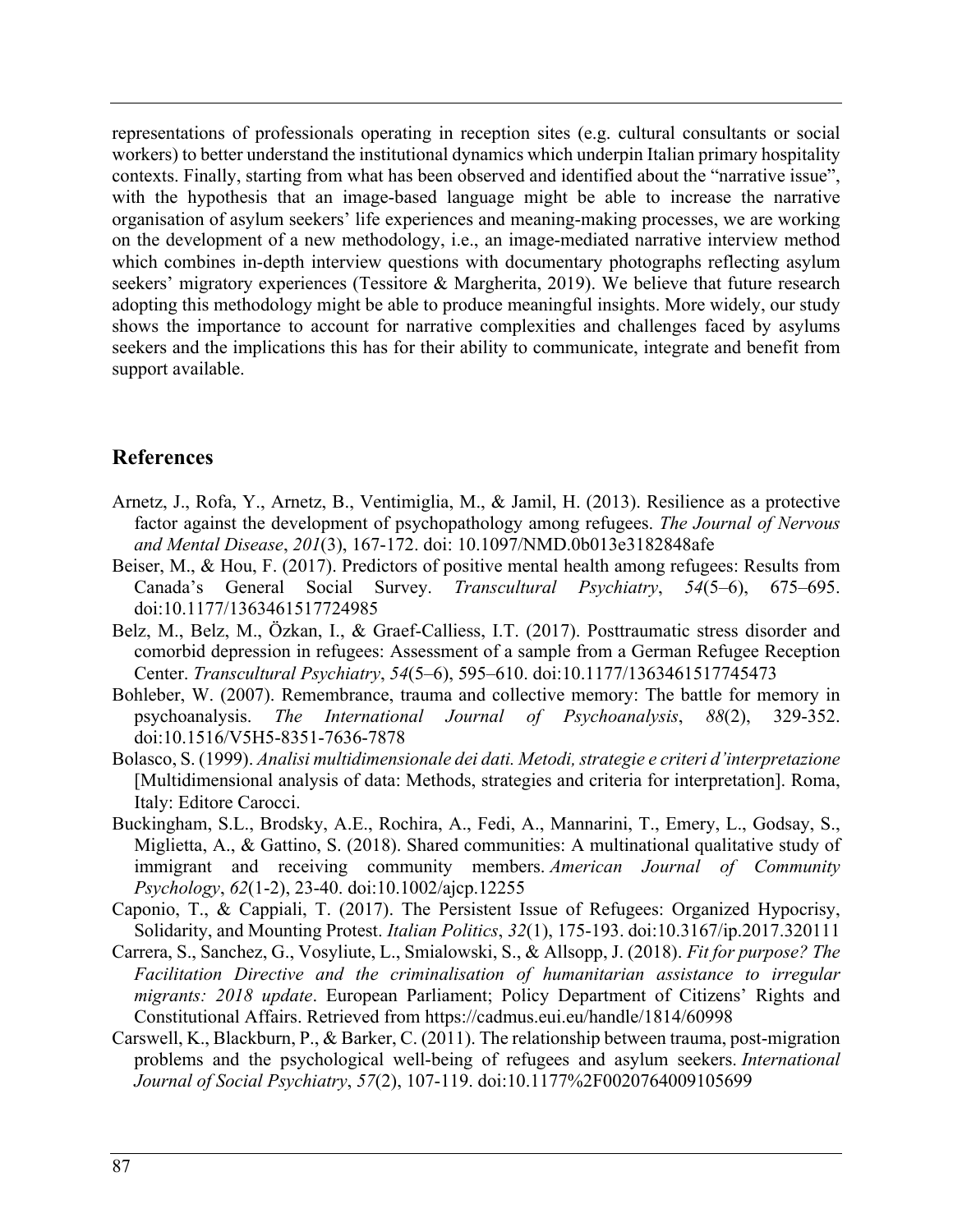- Cleveland, J., Kronick, R., Gros, H., & Rousseau, C. (2018). Symbolic violence and disempowerment as factors in the adverse impact of immigration detention on adult asylum seekers' mental health. *International Journal of Public Health*, *63*(8), 1001-1008. doi:10.1007/s00038-018-1121-7
- Crepet, A., Rita, F., Reid, A., Van den, B.W., Deiana, P., Quaranta, G., Barbieri, A., Bongiorno, F., & Di Carlo, S. (2017). Mental health and trauma in asylum seekers landing in Sicily in 2015: A descriptive study of neglected invisible wounds. *Conflict and Health*, *11*, 1-11. doi:10.1186/s13031-017-0103-3
- D'Angelo, A. (2019) Italy: the 'illegality factory'? Theory and practice of refugees' reception in Sicily, *Journal of Ethnic and Migration Studies, 45*(12), 2213-2226. doi:10.1080/1369183X.2018.1468361
- D'Angelo, C., Corvino, C., De Leo, A., Sanchez Martin, R. (2019). How can performing arts and urban sport enhance social inclusion and interculturalism in the public space? *Comunicazioni Sociali On-Line*, *1*, 1-14. doi:001200000050
- Decree-law no. 113 of 4 October, converted, with amendments, into Law no. 132 of 1 December 2018. Retrieved from https://www.gazzettaufficiale.it/eli/id/2018/10/04/18G00140/sg
- Decree-law n.53 of 14 June converted, with amendments into Law no. 77 of 8 August 2019. Retrieved from: https://www.gazzettaufficiale.it/eli/id/2019/06/14/19G00063/sg
- De Luca Picione, R., Martino, M.L., & Troisi, G. (2019). The semiotic construction of the sense of agency. The modal articulation in narrative processes. *Integrative Psychological and Behavioral Science*, *53*(3), 431-449. doi:10.1007/s12124-019-9475-9
- Dinan, D., Nugent, N., & Paterson, W. E. (2017). *The European Union in Crisis*. London, UK: Macmillan International Higher Education.
- Dixon, T., Hawkins, S., Heijbroek, L., Juan-Torres, M., & Demoures, F. (2018). *Attitudes towards national identity, immigration and refugees in Italy*. More in Common. Retrieved from: https://www.thesocialchangeinitiative.org/wpcontent/uploads/2018/07/ItalyENFinal\_Digital.c ompressed.pdf
- Drožđek, B., Wilson, J.P., & Turkovic, S. (2012). Posttraumatic Stress Disorder (PTSD) and psychopathology in refugees: A Reflective cross-cultural contextual view of mental health interventions. In U.A. Segal & D. Elliott (Eds.), *Refugees worldwide-volume three: Mental health*, (pp.165-186). Westport, London: Praeger Publisher.
- Esposito, F., Ornelas, J., Briozzo, E., & Arcidiacono, C. (2019). Ecology of sites of confinement: Everyday life in a detention center for illegalized non-citizens. *American Journal of Community Psychology*, *63*(1-2), 190-207. doi:10.1002/ajcp.12313
- Esposito, F., Ornelas, J., Scirocchi, S., & Arcidiacono, C. (2019). Voices from the inside: Lived experiences of women confined in a detention center. *Signs: Journal of Women in Culture and Society*, *44*(2), 403-431. doi:10.1086/699344
- Esposito, F., Ornelas, J.H., & Arcidiacono, C. (2015). Migration-related detention centres: The challenges of an ecological perspective with a focus on justice. *BMC International Health and Human Rights, 15*(1), 13. doi:10.1186/s12914-015-0052-0
- Fédida, P. (2007). *Umano/disumano* [Human/Inhuman]. Roma, Italy: Borla.
- Gabrielli, L. (2017). Deconstructing migration and refugee "crises" in the Mediterranean. The need for a broader temporal and geographical view for a policy reorientation in Europe. *IEMed. Mediterranean Yearbook 2017.* Retrieved from: https://www.iemed.org/observatori/areesdanalisi/arxiusadjunts/anuari/med.2017/IEMed\_Med Yearbook2017 migration refugee crises Gabrielli.pdf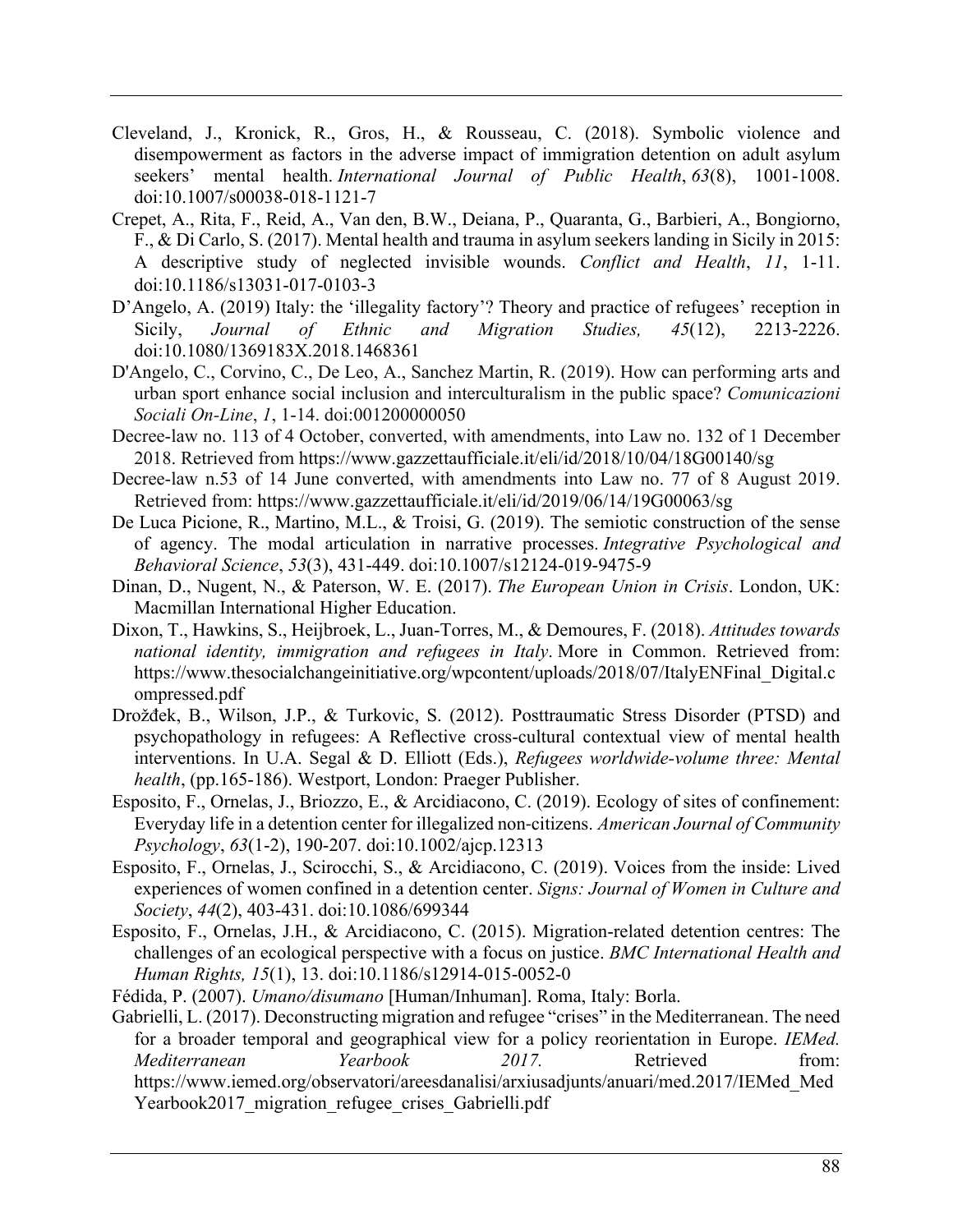- Gargiulo, A., & Margherita, G. (2019). Narratives of self-harm: The experience of young women through the qualitative analysis of blogs. *Mediterranean Journal of Clinical Psychology, 7*(1), 1-19. doi:10.6092/2282-1619/2019.7.2055
- Giacco, D., Laxhman, N., & Priebe, S. (2018). Prevalence of and risk factors for mental disorders in refugees. *Seminars in Cell & Developmental Biology*, 77, 144-152. doi:10.1016/j.semcdb.2017.11.030
- Giannetto, L., Ponzo, I., & Roman, E. (2019): National report on the governance of the asylum reception system in Italy. *CEASEVAL research on the common European asylum system (21).* Retrieved from: http://ceaseval.eu/publications/WP3\_Italy.pdf
- Grinberg, L. & Grinberg, R. (1989). *Psychoanalytic perspective on migration and exile*. Yale, USA: Yale University Press.
- Hollifield M., Warner, T.D., Lian N., Krakow, B., Jenkins, J.H., Kesler, J., Stevenson, J., Westermeyer, J. (2002). Measuring trauma and health status in refugees. A critical review. *JAMA, 288*(5), 611–621. doi:10.1001/jama.288.5.611
- inCAStrati. (2016). *Accogliere: La vera emergenza* [Welcome: the true emergency]. Retrieved from https://www.cittadinanzattiva.it/files/primo\_piano/giustizia/LasciateCIEntrarerapporto.pdf
- Kellezi, B., Bowe, M., Wakefield, J.R., McNamara, N., & Bosworth, M. (2019). Understanding and coping with immigration detention: Social identity as cure and curse. *European Journal of Social Psychology*, *49*(2), 333-351. doi: 10.1002/ejsp.2543
- Kirmayer, L.J., Kienzler, H., Afana, A. H. & Pedersen, D. (2010). Trauma and disasters in social and cultural context. In C. Morgan & D. Bhugra (Eds.), *Principles of social psychiatry*, 2nd ed. London, UK: Wiley-Blackwell.
- Kirmayer, L.J., Lemelson, R., & Barad, M. (2007). *Understanding trauma: Integrating biological, clinical, and cultural perspectives*. Cambridge, UK: Cambridge University Press.
- Krzyżanowski, M., Triandafyllidou, A., & Wodak, R. (2018). The mediatization and the politicization of the "refugee crisis" in Europe. *Journal of Immigrant & Refugee Studies*, *16*, 1- 2, 1-14. https://doi.org/10.1080/15562948.2017.1353189
- Laban, C.J., Komproe, I.H., Gernaat, H.B., & de Jong, J.T. (2008). The impact of a long asylum procedure on quality of life, disability and physical health in Iraqi asylum seekers in the Netherlands. *Social Psychiatry and Psychiatric Epidemiology*, *43*(7), 507. doi:10.1007/s00127-008-0333-1
- Lancia, F. (2004). *Strumenti per l'analisi dei testi* [Tools for text analysis]. Roma, Italy: Franco Angeli.
- Li, S.S., Liddell, B.J., & Nickerson, A. (2016). The relationship between post-migration stress and psychological disorders in refugees and asylum seekers. *Current Psychiatry Reports, 18*(9). doi:10.1007/s11920-016-0723-0.
- Lysaker, P.H., Clements, C.A., Plascak-Hallberg, C.D., Knipscheer, S.J., & Wright, D.E. (2002). Insight and personal narratives of illness in schizophrenia. *Psychiatry: Interpersonal and Biological Processes*, *65*(3), 197-206. doi:10.1521/psyc.65.3.197.20174
- Margherita G., & Tessitore, F. (2019). From individual to social and relational dimensions in Asylum-Seekers' Narratives: A multidimensional approach. *European Journal of Psychotherapy and Counselling, 21*(2), 96-111*.* doi:10.1080/13642537.2019.1599977
- Margherita, G., & Gargiulo, A. (2018): A comparison between pro- anorexia and non-suicidal selfinjury blogs: From symptom-based identity to sharing of emotions. *Psychodynamic Practice*. doi:10.1080/14753634.2018.1535326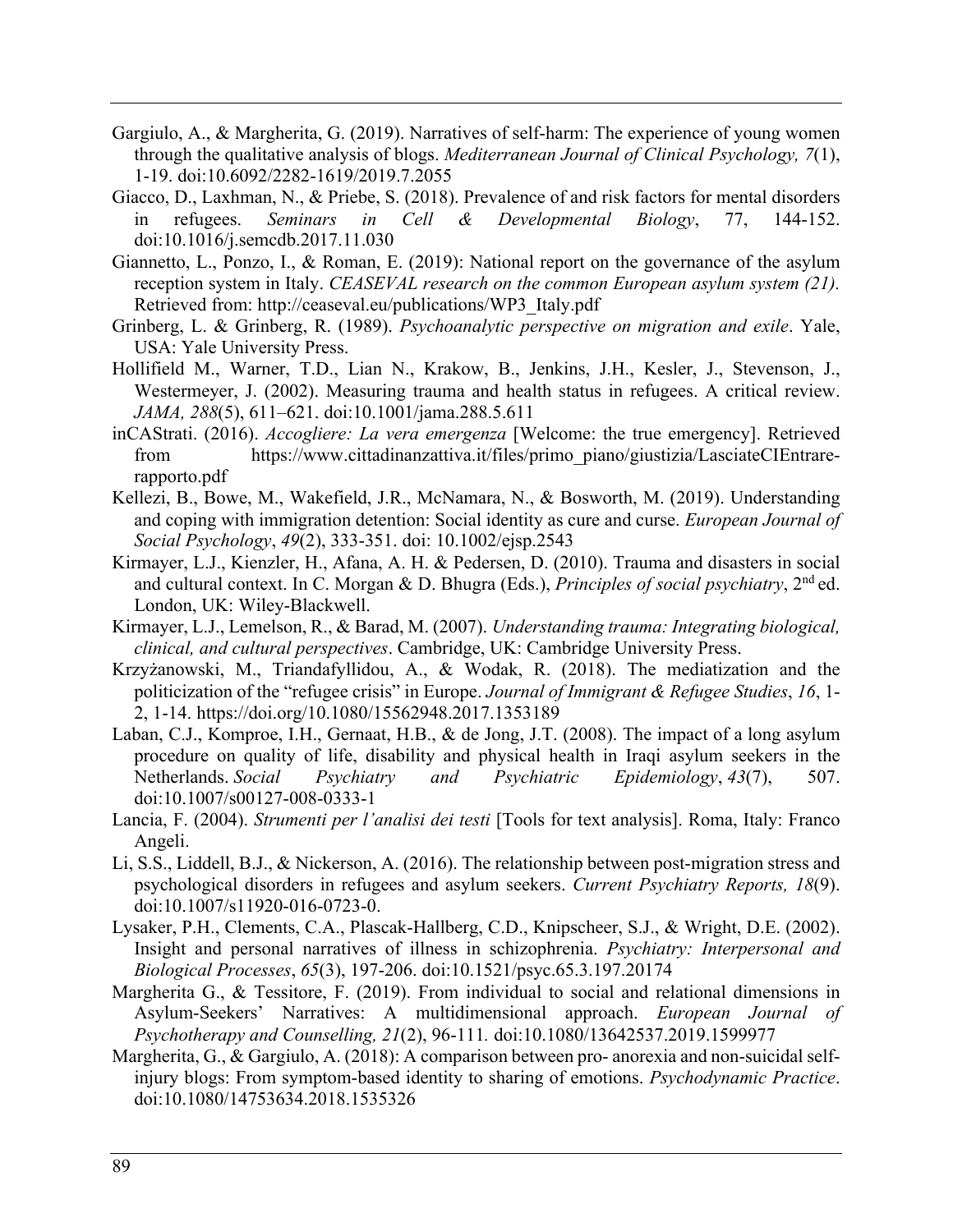- Margherita, G., Troisi, G., Tessitore, F., & Gargiulo, A. (2017). Teen mothers who are daughters of teen mothers: Psychological intergenerational dimensions of early motherhood. *Children and Youth Services Review*, *83, 294-301*. doi:10.1016/j.childyouth.2017.10.010
- Margherita, G., Boursier, V., Gargiulo, A., & Nicolò, G. (2017). Sognare e narrare la maternità. Un'analisi tematica dei sogni delle gestanti [To dream and to narrate motherhood. A thematic analysis of pregnant women's dreams]. *Psicologia Clinica dello Sviluppo*, *XXI*(2), 237-256. doi: 10.1449/87536
- Mannarini, T., Talò, C., Mezzi, M., & Procentese, F. (2018). Multiple senses of community and acculturation strategies among migrants. *Journal of Community Psychology*, *46*(1), 7-22. doi:10.1002/jcop.21913
- Mannarini, T., & Salvatore, S. (2019). Making sense of ourselves and others: A contribution to the community-diversity debate. *Community Psychology in Global Perspective*, *5*(1), 26-37. doi:10.1285/i24212113v5i1p26
- Maercker, A., Heim, E., & Kirmayer, L. J. (2018). *Cultural clinical psychology and PTSD*. Gottinga, Germany: Hogrefe Verlag.
- Melchionda, U. (2016). *Intra Moenia. Il sistema di accoglienza per rifugiati e richiedenti asilo in Italia nei rapporti di monitoraggio indipendenti* [Intra Moenia. The reception system of refugees and asylum seekers in Italy in the monitoring independent relations]. Roma, Italy: IDOS.
- Ministry of Interior (2018). *I numeri dell'asilo* [The numbers of asylum]. Retrieved from: http://www.interno.gov.it
- Nakash, O., Nagar, M., Shoshani, A., & Lurie, I. (2015). The association between acculturation patterns and mental health symptoms among Eritrean and Sudanese asylum seekers in Israel. *Cultural Diversity and Ethnic Minority Psychology*, *21*(3), 468. doi:10.1037/a0037534
- Paloma, V., García-Ramírez, M., Camacho, C., & Olmedo, L. (2016). How are we studying migrant well-being? A critical view from a liberating community psychology approach. *Community Psychology in Global Perspective*, *2*(1), 73-86. doi: 10.1285/i24212113v2i1p73
- Papadopoulos, R. (2007). Refugees, trauma and adversity-activated development. *European Journal of Psychotherapy & Counselling*, *9(*3), 301-312. doi:10.1080/13642530701496930
- Phillimore, J. (2011). Refugees, acculturation strategies, stress and integration. *Journal of Social Policy*, *40*(3), 575-593. doi:10.1017/S0047279410000929
- Reinert, M. (1995). I mondi lessicali di un corpus di 304 racconti di incubi attraverso il metodo Alceste. [The lexical worlds of a corpus of 304 narrations of nightmares through Alceste method]. In R. Cipriani & S. Bolasco (Eds.), *Ricerca qualitativa e computer* [Qualitative research and computer] (pp. 203–223). Milano, Italy: Franco Angeli.
- Risso, M., Boeker, W. (1992). Sortilegio e delirio [Sorcery and delirium]. In V. Lanternari, V. De Micco, & G. Cardamone (Eds.), *Psicopatologia delle migrazioni in prospettiva transculturale* [Psychopathology of migrations in transcultural perspectives]. Naples, Italy: Liguori.
- Ryan, D.A., Benson, C.A., & Dooley, B.A. (2008). Psychological distress and the asylum process: A longitudinal study of forced migrants in Ireland. *The Journal of Nervous and Mental Disease*, *196*(1), 37-45. doi: 10.1097/NMD.0b013e31815fa51c
- Salvatore, S., Mannarini, T., Avdi, E., Battaglia, F., Cremaschi, M., Fini, V., Forges Davanzati, G, Kadianaki, I., Krasteva, A., Kullasepp, K., Matsopoulos, A., Mølholm, M., Redd, R., Rochira, A., Russo, F., Santarpia, A., Sammut, g., Valmorbida, A, & Veltri, A.G. (2018). Globalization, demand of sense and enemization of the other: A psychocultural analysis of European societies'